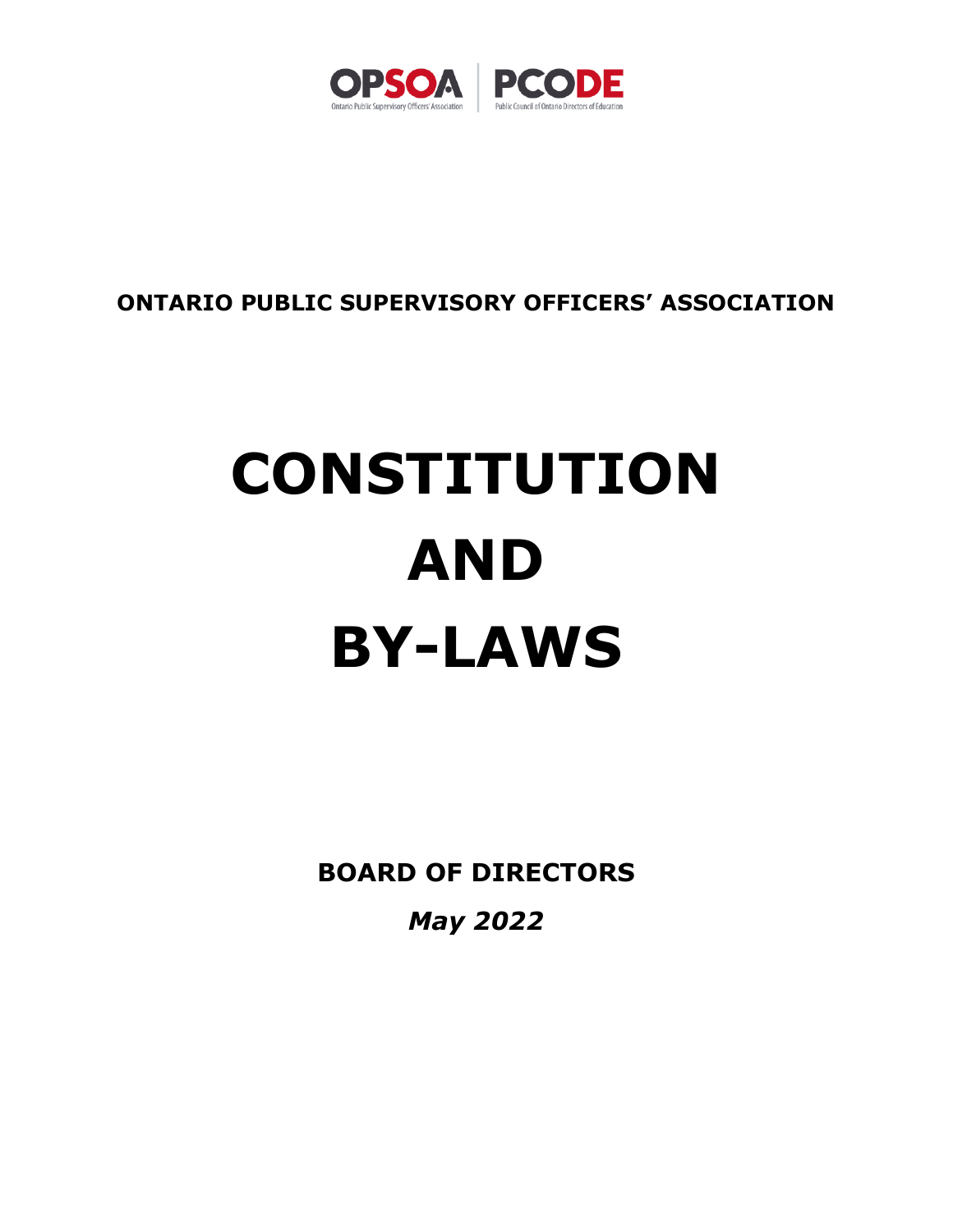## **ONTARIO PUBLIC SUPERVISORY OFFICERS' ASSOCIATION**

#### **1. NAME**

The association shall be named the Ontario Public Supervisory Officers' Association and may be referred to as "OPSOA" and is herein referred to as "the Association".

#### **2. MEMBERSHIP**

- 2.1. Active members of the Association shall be persons who are currently employed by and working as Supervisory Officers for any public district school board under the Education Act, R.S.O. 1990, c. E.2 in accordance with this Constitution and By-Laws of the Association. Superintendents are members of OPSOA. Each director of a public district school board is a member of the Council of Ontario Directors of Education (CODE), a member of the Public Directors of Education (Public CODE or PCODE), and a member of OPSOA.
- 2.2. This Constitution also provides for associate members, honorary life members, and OPSOA alumni members as outlined in By-Law 2: Membership.

#### **3. REQUIREMENTS FOR MEMBERSHIP**

- 3.1. To become a member a supervisory officer must hold Supervisory Officers' qualifications under the Education Act or **must be a Supervisory Officer or an educational official** who is deemed to hold such qualification or hold a university degree or professional qualification acceptable to the governing body of the Association and who is not a statutory member of the Ontario Teachers' Federation.
- 3.2. To become a member a person must pay the annual fee as specified in the By-Laws.
- 3.3. The classes of membership and requirements for membership may be changed by the governing body of the Association with the approval of the membership in accordance with By-Laws adopted by the Association.

#### **4. PURPOSES AND OBJECTS OF THE ASSOCIATION**

The purpose is to form an association of professional public Supervisory Officers; to advance the cause of public education; promote the improvement of student achievement; and support a system that advocates success for all students. OPSOA's Strategic Plan will be guided by the Purposes and Objects of the Association described below.

- 4.1. To provide a distinctive voice for public Supervisory Officersin the province of Ontario.
- 4.2. To further common interests in the cause of education in Ontario by working cooperatively with other organizations and associations.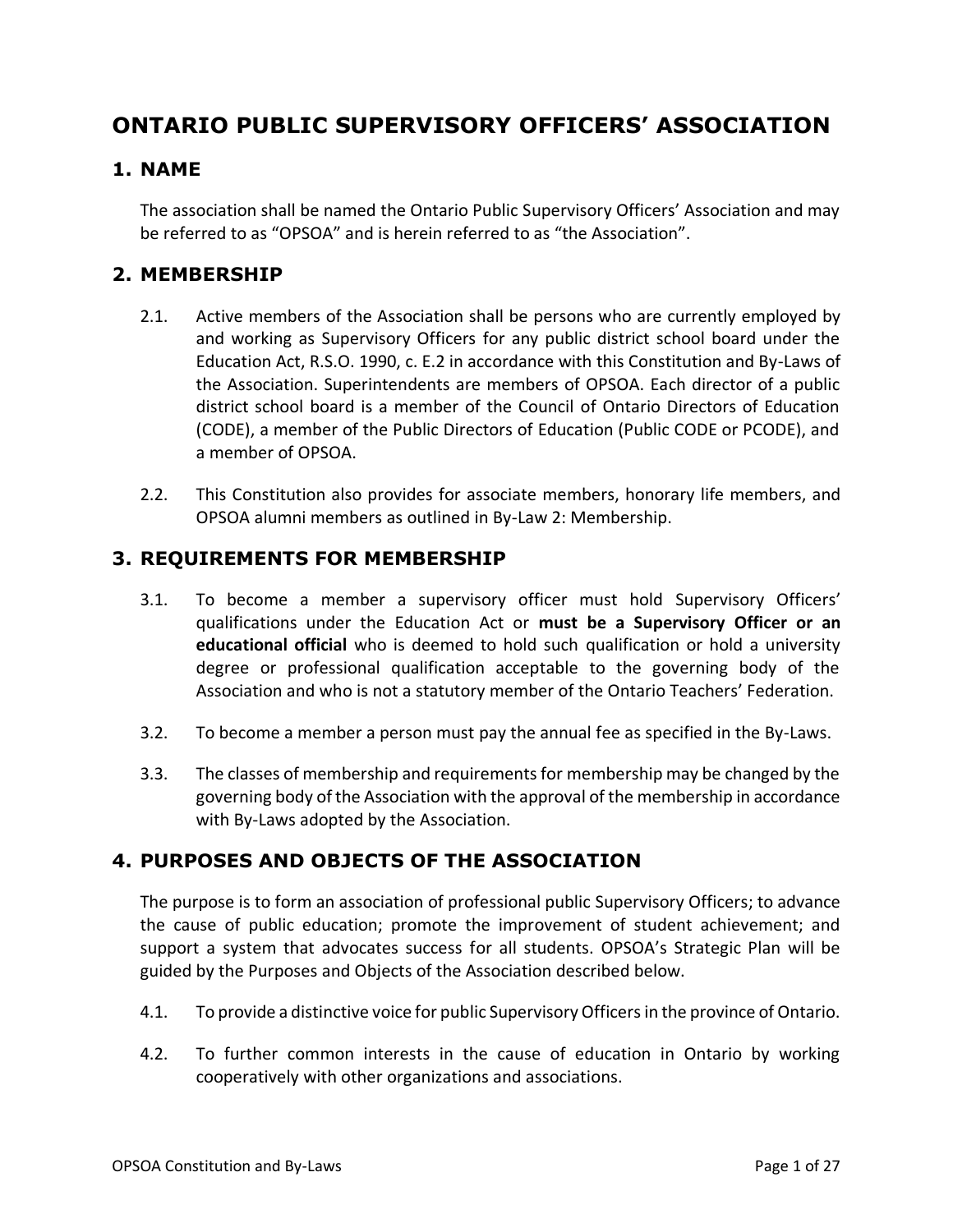- 4.3. To promote effective leadership and the development and growth of Supervisory Officers in Ontario.
- 4.4. To promote ethical practices among the members of the Association.
- 4.5. To maintain a liaison with and advise the Ministry of Education and other appropriate organizations on matters pertaining to education.
- 4.6. To provide welfare, counselling, and advice for members.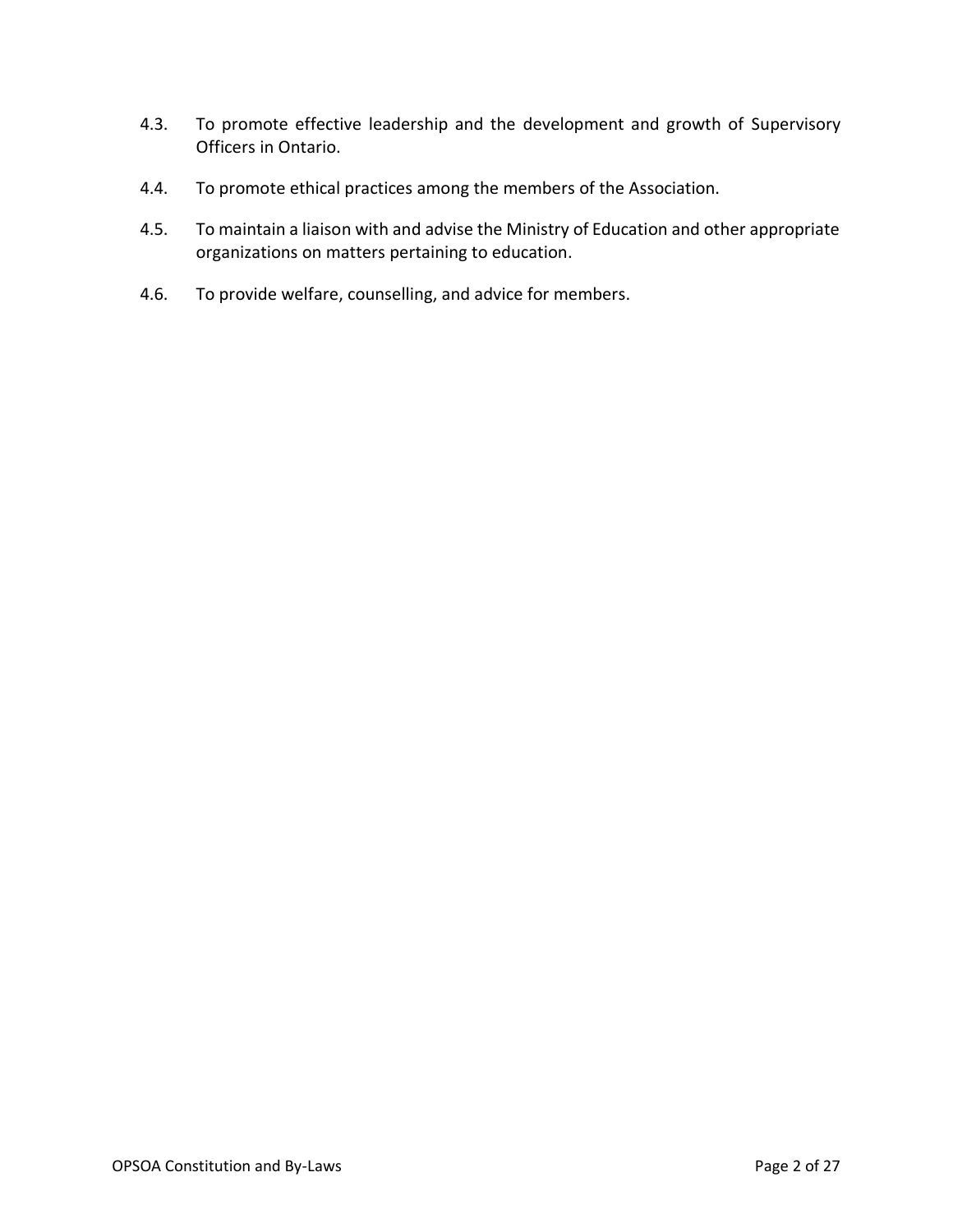## **Table of Contents**

| 1.  |                      |  |  |  |  |  |
|-----|----------------------|--|--|--|--|--|
|     | 1.1.                 |  |  |  |  |  |
| 2.  |                      |  |  |  |  |  |
|     | 2.2.<br>2.3.<br>2.4. |  |  |  |  |  |
|     | 2.5.                 |  |  |  |  |  |
| 3.  |                      |  |  |  |  |  |
|     | 3.1.                 |  |  |  |  |  |
| 4.  |                      |  |  |  |  |  |
|     |                      |  |  |  |  |  |
|     | 4.1.                 |  |  |  |  |  |
|     | 4.2.                 |  |  |  |  |  |
|     | 4.3.                 |  |  |  |  |  |
|     | 4.4.                 |  |  |  |  |  |
|     | 4.5.                 |  |  |  |  |  |
|     | 4.6.                 |  |  |  |  |  |
|     | 4.7.                 |  |  |  |  |  |
|     | 4.8.<br>4.9.         |  |  |  |  |  |
|     |                      |  |  |  |  |  |
| 5.  |                      |  |  |  |  |  |
| 6.  |                      |  |  |  |  |  |
| 7.  |                      |  |  |  |  |  |
|     | 7.1.                 |  |  |  |  |  |
|     | 7.2.                 |  |  |  |  |  |
|     | 7.3.                 |  |  |  |  |  |
|     | 7.4.                 |  |  |  |  |  |
|     | 7.5.                 |  |  |  |  |  |
| 8.  |                      |  |  |  |  |  |
|     | 8.1.                 |  |  |  |  |  |
|     | 8.2.                 |  |  |  |  |  |
|     | 8.3.                 |  |  |  |  |  |
|     | 8.4.                 |  |  |  |  |  |
|     | 8.5.                 |  |  |  |  |  |
|     | 8.6.                 |  |  |  |  |  |
|     | 8.7.                 |  |  |  |  |  |
| 9.  |                      |  |  |  |  |  |
|     | 9.1.                 |  |  |  |  |  |
|     |                      |  |  |  |  |  |
|     |                      |  |  |  |  |  |
| 10. |                      |  |  |  |  |  |
| 11. |                      |  |  |  |  |  |
|     | 11.1.                |  |  |  |  |  |
|     | 11.2.<br>11.3.       |  |  |  |  |  |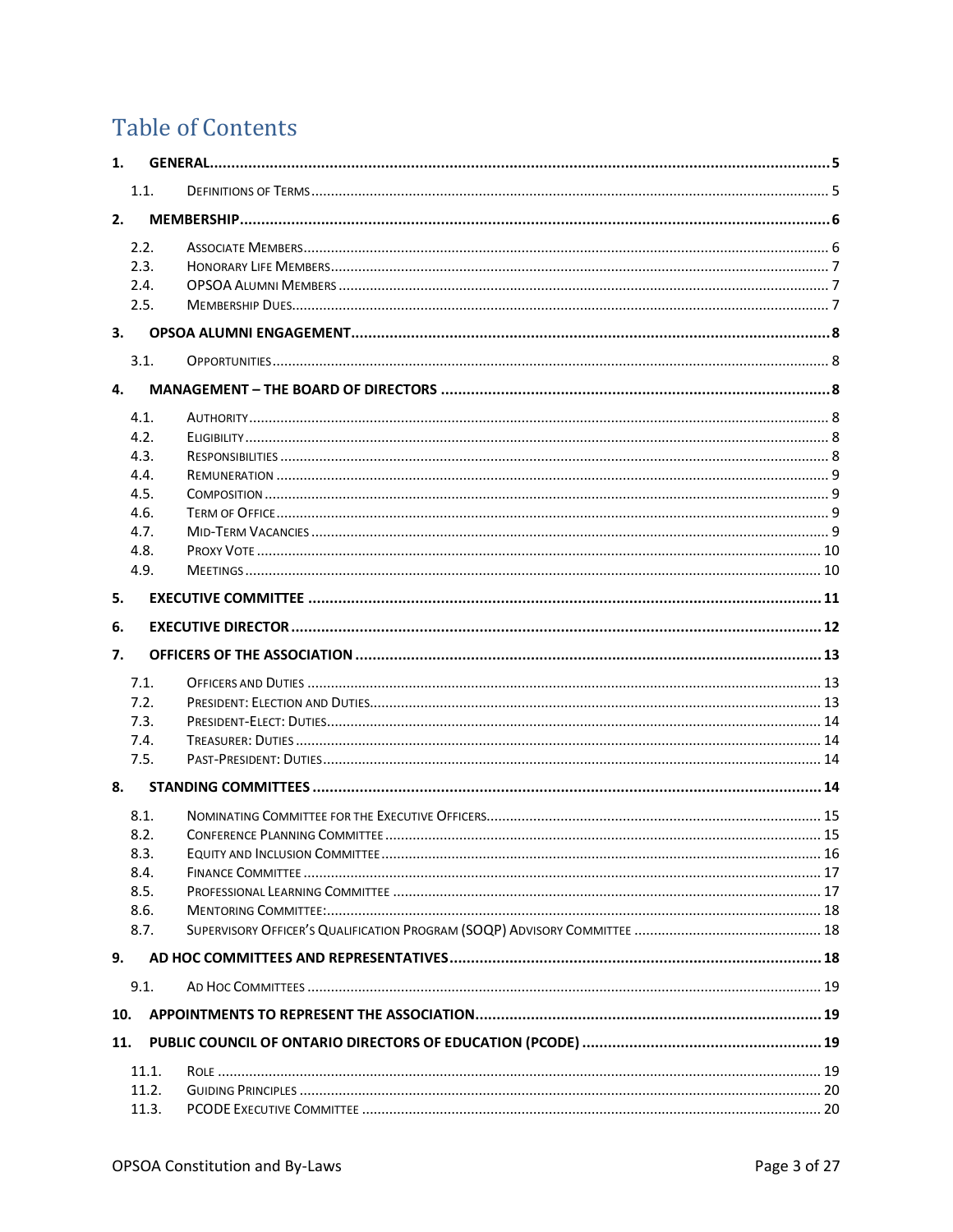| 11.4.<br>11.5. |  |
|----------------|--|
| 11.6.          |  |
|                |  |
|                |  |
|                |  |
|                |  |
|                |  |
|                |  |
|                |  |
|                |  |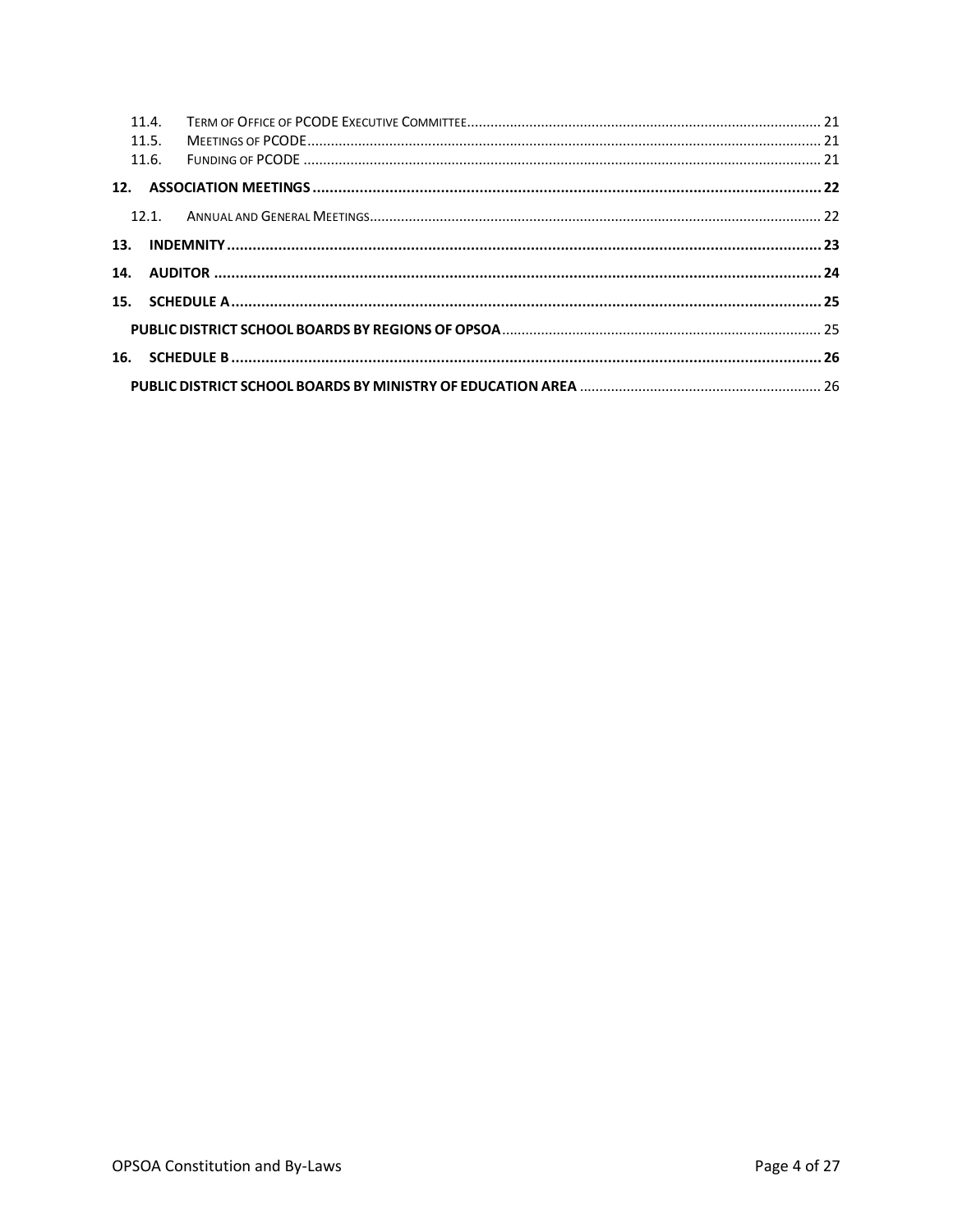## <span id="page-5-0"></span>**1. GENERAL**

- <span id="page-5-1"></span>1.1. Definitions of Terms
	- 1.1.1. "Association" means the Ontario Public Supervisory Officers' Association.
	- 1.1.2. "Board" means Board of Directors of the Association.
	- 1.1.3. "Chairperson" means an individual who presides over a meeting and/or a board.
	- 1.1.4. "Committee" means any committee established by the Board in accordance with these By-Laws.
	- 1.1.5. "Director" means a member of the Board of Directors of the Association.
	- 1.1.6. "Ex-Officio Member" of a committee is one who is permitted but not required to act as a member of a committee, is allowed to vote, but is not counted in determining the quorum.
	- 1.1.7. "Public" means a person employed by a public district school board in Ontario.
	- 1.1.8. "Supervisory officer" means a person who is qualified in accordance with the regulations governing Supervisory Officers and who is employed by a board and designated by the board, or in the Ministry and designated by the Minister. Supervisory officers perform such supervisory and administrative duties as are required of Supervisory Officers by the Education Act and the regulations.
	- 1.1.9. "Year" means the membership year of September 1 through August 31. The terms of officers and members of the Board of Directors shall coincide with the membership year of September 1 through August 31.
	- 1.1.10. "Region" means that OPSOA is divided into membership from each of six (6) regions of the province of Ontario as set out in these By-Laws according to the areas of jurisdiction of the boards listed in Schedule A. For the purposes of PCODE, regions shall be the six (6) Ontario Ministry of Education regions that are listed in Schedule A.
	- 1.1.11. "CASSA" means the Canadian Association of School System Administrators.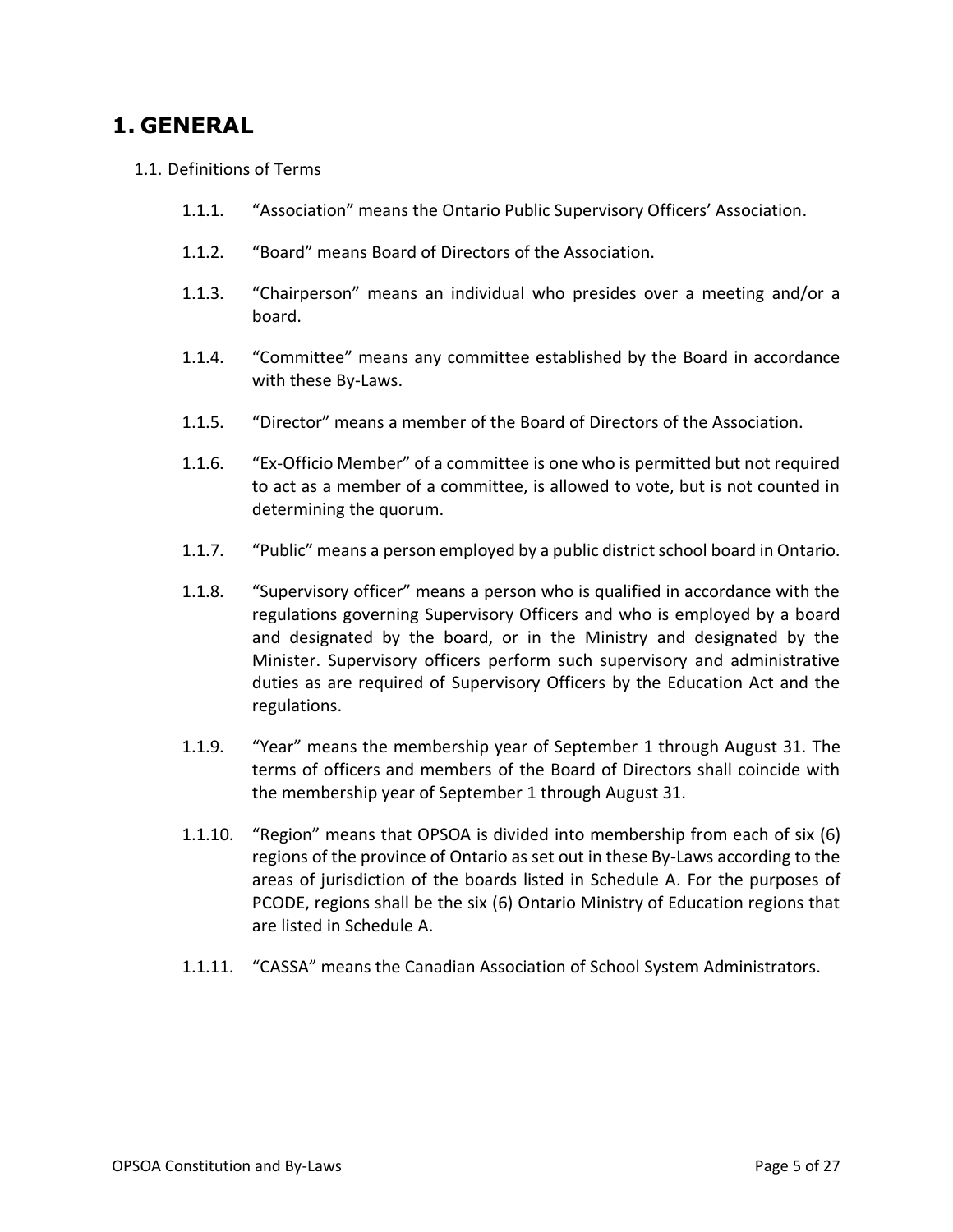## <span id="page-6-0"></span>**2. MEMBERSHIP**

Membership is open to all public Supervisory Officers in Ontario.

- 2.1. Active Members
	- 2.1.1. An active member of the Association shall be a Supervisory Officer currently employed by and working for a public district school board or an educational institution recognized by the Association.
	- 2.1.2. Active members, who have paid their dues or fees, are:
		- a) entitled to one (1) vote on each question arising at any general meeting, or regional meeting in which they are a member;
		- b) eligible to hold any office in the Association and may participate in any or all of the activities in the Association and;
		- c) entitled to participate equally in the distribution of the property of the Association upon its dissolution.
	- 2.1.3. Effective 1996, active membership is available to certificated persons appointed from seconded positions for a period of time as specified by the terms of their appointments as Supervisory Officers.
- <span id="page-6-1"></span>2.2. Associate Members
	- 2.2.1. The following persons shall be eligible for associate membership:
		- a) Supervisory Officers employed by district school boards who are active members of the Association des gestionnaires en éducation francoontarienne (L'AGÉFO) or the Ontario Catholic Supervisory Officers' Association (OCSOA);
		- b) education officials employed outside the province of Ontario in a capacity that would make them eligible for active membership if within Ontario, or in equivalent roles but employed by organizations other than district school boards whose applications are acceptable to the Board of Directors;
		- c) former active members who, through the process of board restructuring, were declared redundant under the requirements of section 7, Ontario Regulation 309 and transferred to another position in the same district school board;
		- d) former active members who, after retirement under the conditions of the Teachers' Pension Act or the Ontario Municipal Employees' Retirement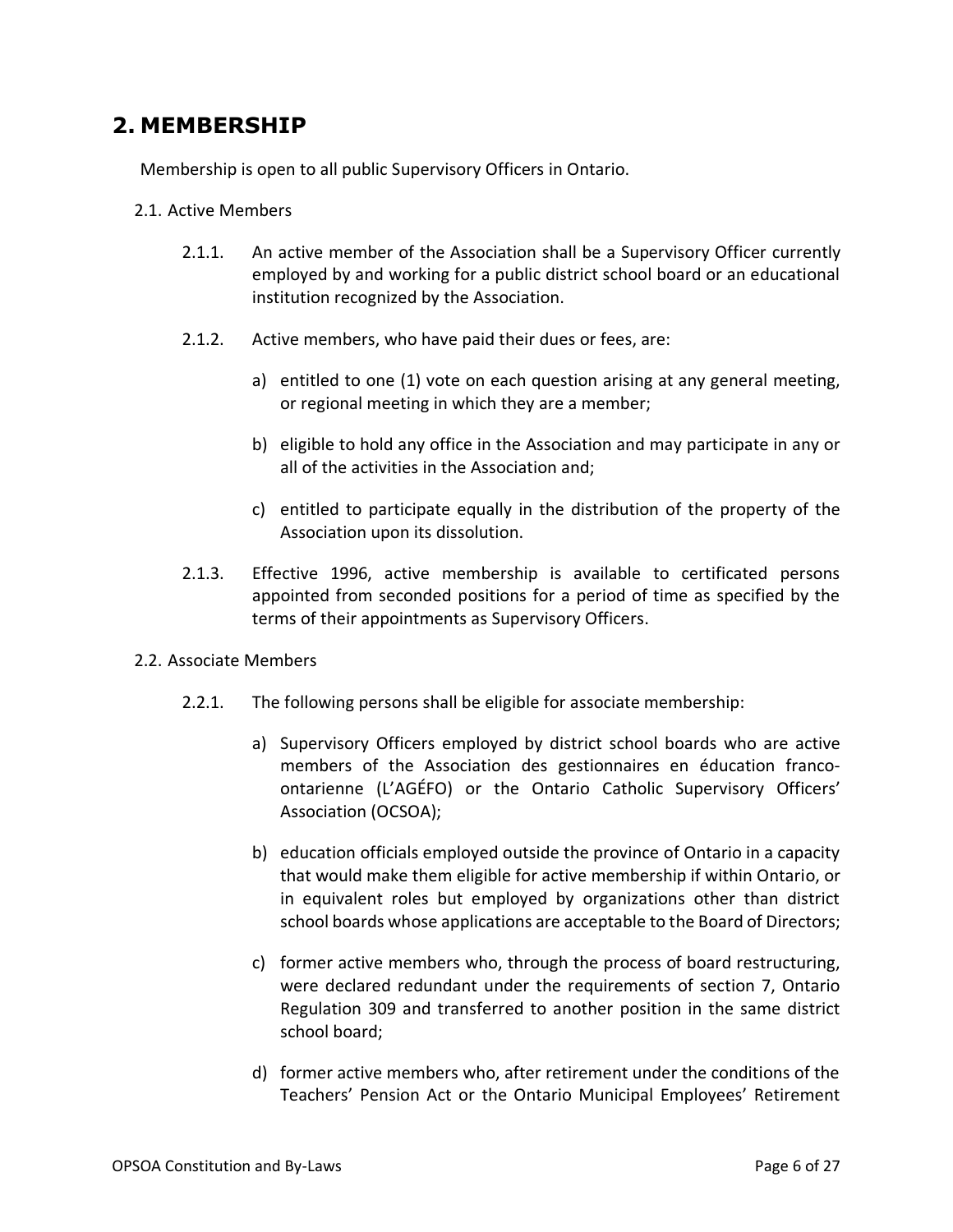System, assume employment under a fee-for-service contract with a public district school board;

- e) former active members who are seconded to a position outside of a district school board.
- 2.2.2. Associate members who have paid their dues or fees have all the rights of an active member, except:
	- a) the right to vote on any question at any meeting;
	- b) the right to hold office in the Association; or
	- c) the right to employment protection through the Membership Assistance Program (MAP) legal reserve fund.
- <span id="page-7-0"></span>2.3. Honorary Life Members
	- 2.3.1. Honorary life members are persons who the Board of Directors, by a duly authorized resolution, invite to become honorary life members based on their having made an outstanding contribution to public education in Ontario.
	- 2.3.2. Honorary life members shall have all the rights of an active member, except:
		- a) the right to vote on any question at any meeting;
		- b) the right to hold office; or
		- c) the right to employment protection through the Membership Assistance Program (MAP) legal reserve fund.
- <span id="page-7-1"></span>2.4. OPSOA Alumni Members
	- 2.4.1. The following persons shall be eligible to be alumni members:
		- a) active OPSOA members who are in good standing and who retire from their employment; and
		- b) active members of OAEAO who retired from a public district school board prior to October 1998.
- <span id="page-7-2"></span>2.5. Membership Dues
	- 2.5.1. Dues for active and associate members are established by majority vote of the active members at an annual meeting or other general meeting of OPSOA, notice of which shall include notice of the intention to seek any changes to such fees.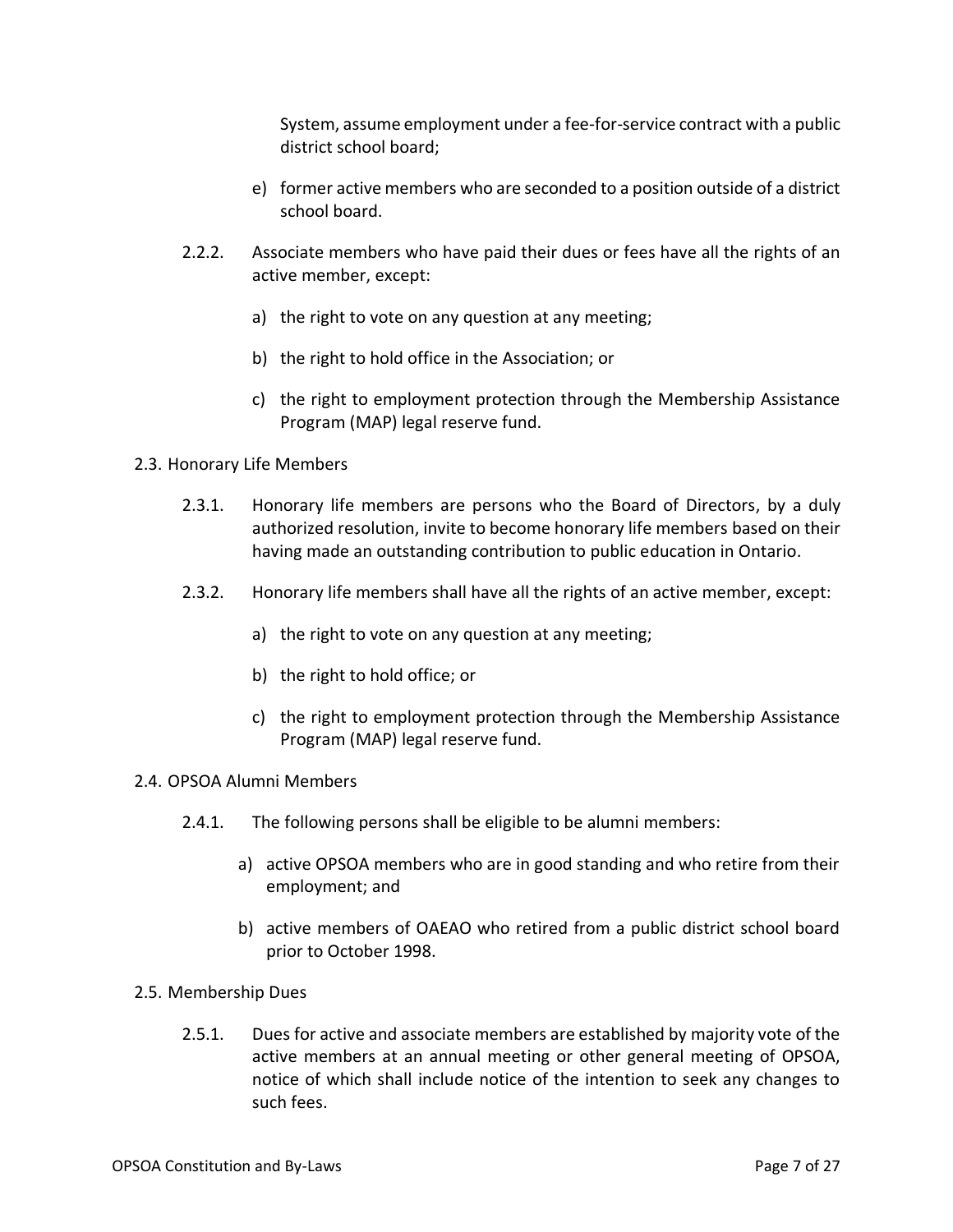2.5.2. OPSOA alumni members' fees shall be established and approved by the Board of Directors and reviewed by the Board of Directors on an annual basis.

## <span id="page-8-0"></span>**3. OPSOA ALUMNI ENGAGEMENT**

<span id="page-8-1"></span>3.1. Opportunities

Alumni will have the opportunity to engage in leadership and professional learning at the regional meetings as well as the OPSOA annual conference. Alumni are also encouraged to participate in the OPSOA mentoring program.

## <span id="page-8-2"></span>**4. MANAGEMENT – THE BOARD OF DIRECTORS**

- <span id="page-8-3"></span>4.1. Authority
	- 4.1.1. The business of the Association shall be managed by a Board of Directors elected by the membership in the manner described herein.
- <span id="page-8-4"></span>4.2. Eligibility
	- 4.2.1. Only active members are eligible to hold office.
- <span id="page-8-5"></span>4.3. Responsibilities
	- 4.3.1. The directors shall administer the affairs of the Association and make or cause to be made for the Association in its name, contracts for office accommodation, staff, equipment, and supplies as may be required for the operation of the affairs of the Association and may authorize payment of travel and meeting expenses and such other expenses as may be necessary for the fulfillment of the objects and purposes of the Association.
	- 4.3.2. The directors shall be responsible for the development, implementation, and monitoring of a multi-year strategic plan for the Association.
	- 4.3.3. The directors are responsible for reporting the progress of the plan to the membership at the annual general meeting.
	- 4.3.4. The directors are responsible for the annual review of the OPSOA Constitution and By-Laws.
	- 4.3.5. Except for those fees collected specifically for PCODE, the directors shall have the power to invest funds of the Association that are not immediately required in government bonds, term deposits, or other securities authorized for trustee investment in Ontario.
	- 4.3.6. The directors shall review and approve the annual budget for OPSOA.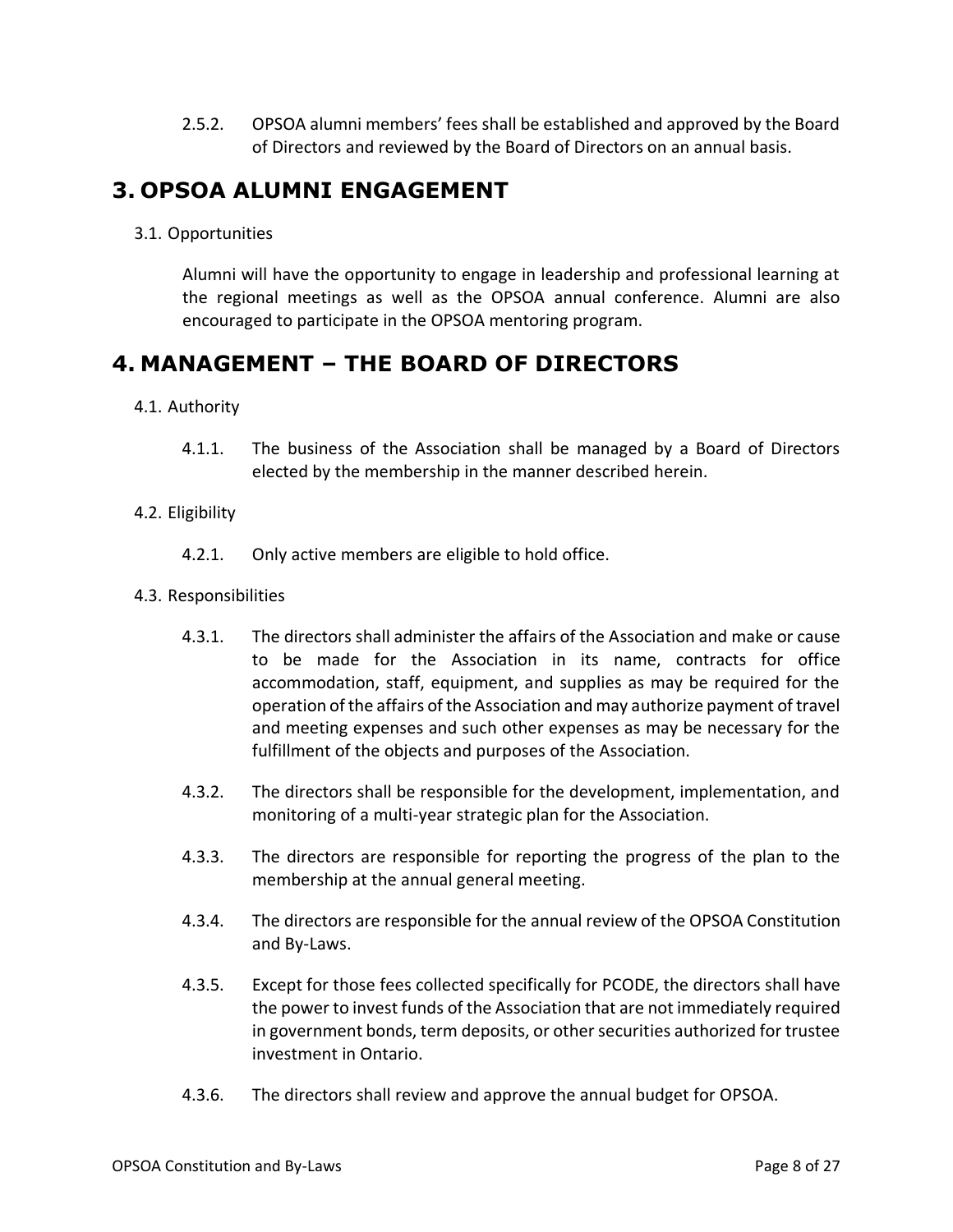4.3.7. The directors are responsible for Communication Strategy.

#### <span id="page-9-0"></span>4.4. Remuneration

- 4.4.1. No director may receive remuneration for the holding of office or for the performance of duties of a director.
- 4.4.2. The Board of Directors may approve a professional development allocation for the president or a member of the Board to assist in carrying out duties related to the office.

#### <span id="page-9-1"></span>4.5. Composition

The Board of Directors shall consist of eleven (11) voting persons as follows:

- a) the president;
- b) the immediate past-president;
- c) the president-elect;
- d) the treasurer;
- e) the representative of the Public Council of Ontario Directors of Education (PCODE);
- f) one director from each of the six (6) regions.

The Board of Directors may add, at its discretion, up to two (2) additional voting members.

The executive director shall be a non-voting member.

- <span id="page-9-2"></span>4.6. Term of Office
	- 4.6.1. The term of office of elected members of the Board of Directors shall normally be for two (2) years with an option for a third year.
	- 4.6.2. All terms are renewable subject to the approval of the region.
	- 4.6.3. The term for the treasurer shall be three (3) years*,* with an option for an additional year, with Board approval.
- <span id="page-9-3"></span>4.7. Mid-Term Vacancies
	- 4.7.1. If a vacancy should occur among the regional directors on the Board of Directors, the Board of Directors shall seek candidates through email or other appropriate means of communication to all regional members.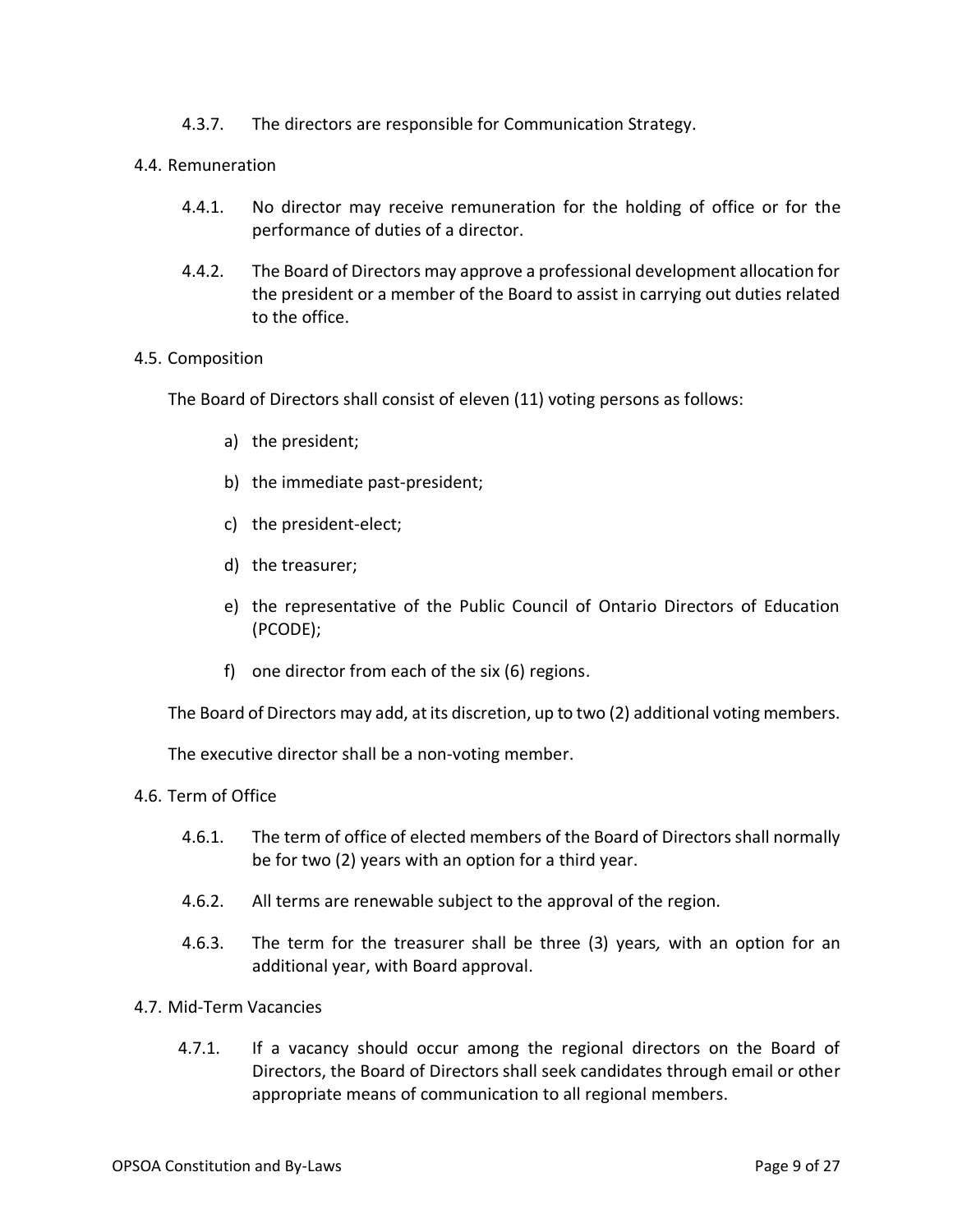- 4.7.2. A tally vote of the region's membership shall be set by the Board, and the successful candidate shall be contacted by the president or designate.
- 4.7.3. The two (2) year rotation of members from the six (6) regions shall be respected. Should there be a mid-term vacancy*,* the two (2) year rotation of members from the six (6) regions shall start on the date of appointment, with an option of a third year**.**
- 4.7.4. The election of directors from each of the six (6) regions shall be held during the OPSOA annual conference by formal voting procedures of those present and by written proxy at the annual regional meetings. Regional representatives shall be active members in a district school board within the region.
- 4.7.5. When for any reason members of the Executive Committee, excluding the treasurer, are unable to complete their term of office, the vacancy shall be filled by the members of the Board of Directors by appointing from among themselves to fill the vacancy.
- <span id="page-10-0"></span>4.8. Proxy Vote
	- 4.8.1. Active members may vote at elections held at the annual meeting of the Association or at an annual region meeting by written proxy.
	- 4.8.2. Proxy votes must be assigned to a member of the district school board from whom the proxy originated or to a member of the Board of Directors of the Association.
	- 4.8.3. The carrier of the proxy carries only the vote and not the direction of the vote.
	- 4.8.4. The directors may authorize a vote by proxy on specific questions other than elections when the directors consider it appropriate.

#### <span id="page-10-1"></span>4.9. Meetings

- 4.9.1. Meetings of the Board of Directors will be at the call of the president or may be initiated by a request, in writing, from three or more of the members of the Board of Directors.
- 4.9.2. Meetings may be held face-to-face, by teleconference, or through electronic means.
- 4.9.3. The first meeting of the Board of Directors shall be held by September 30.
- 4.9.4. Regular meetings of the Board of Directors shall be held at such time, day, and place as the Board may determine.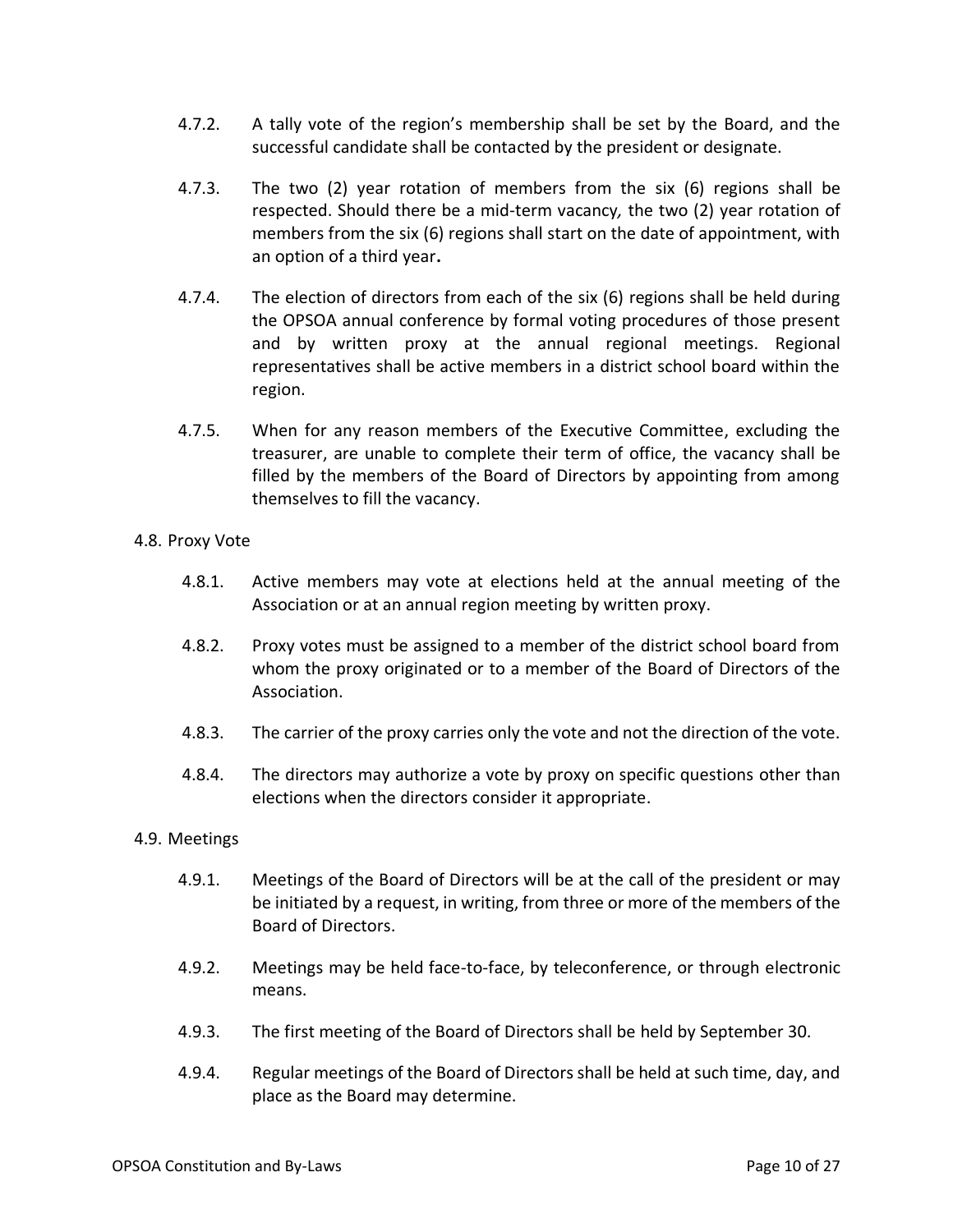- 4.9.5. Notice of meetings of the Board of Directors shall be given not less than seven (7) days before the meeting is to take place and may be given by written notice, by telephone, or by email.
- 4.9.6. An error in the notice or in giving the notice shall not invalidate the business enacted at the meeting of the directors, provided that most of the directors are present at the meeting.
- 4.9.7. A meeting of the Board of Directors may also be held, without notice, immediately following the annual meeting of the Association.
- 4.9.8. The Board of Directors may consider or transact any business, either special or general, at any meeting of the Board.
- 4.9.9. Quorum shall be 50% + 1 of the voting members of the elected Board.
- 4.9.10. Approval of any question at any meeting of the Board of Directors shall require the support of the majority of the directors' present.
- 4.9.11. Votes at any such meeting shall be taken by ballot if so, requested by any director present. If no request is made, the vote shall be taken by a show of hands. Votes shall be taken orally on teleconference**.**
- 4.9.12. A declaration by the chairperson that a motion has been carried or defeated will be entered the minutes.
- 4.9.13. When a recorded vote has been requested by a director before the chairperson calls for the vote on a question, the names of those who vote in favour of the question, of those who vote in opposition, and of those who abstain shall be entered the minutes.
- 4.9.14. In case of a tie vote, the motion is defeated.

## <span id="page-11-0"></span>**5. EXECUTIVE COMMITTEE**

- 5.1. The Executive Committee shall be comprised of the president, past-president, presidentelect, the treasurer, and the executive director.
- 5.2. The duties of the Executive Committee shall be as required by these By-Laws and as may be determined by the Board.
- 5.3. The meetings of the Executive Committee will be at the call of the president and may be initiated by a request from two or more of the members of the Executive Committee.
- 5.4. The Executive Committee is empowered to: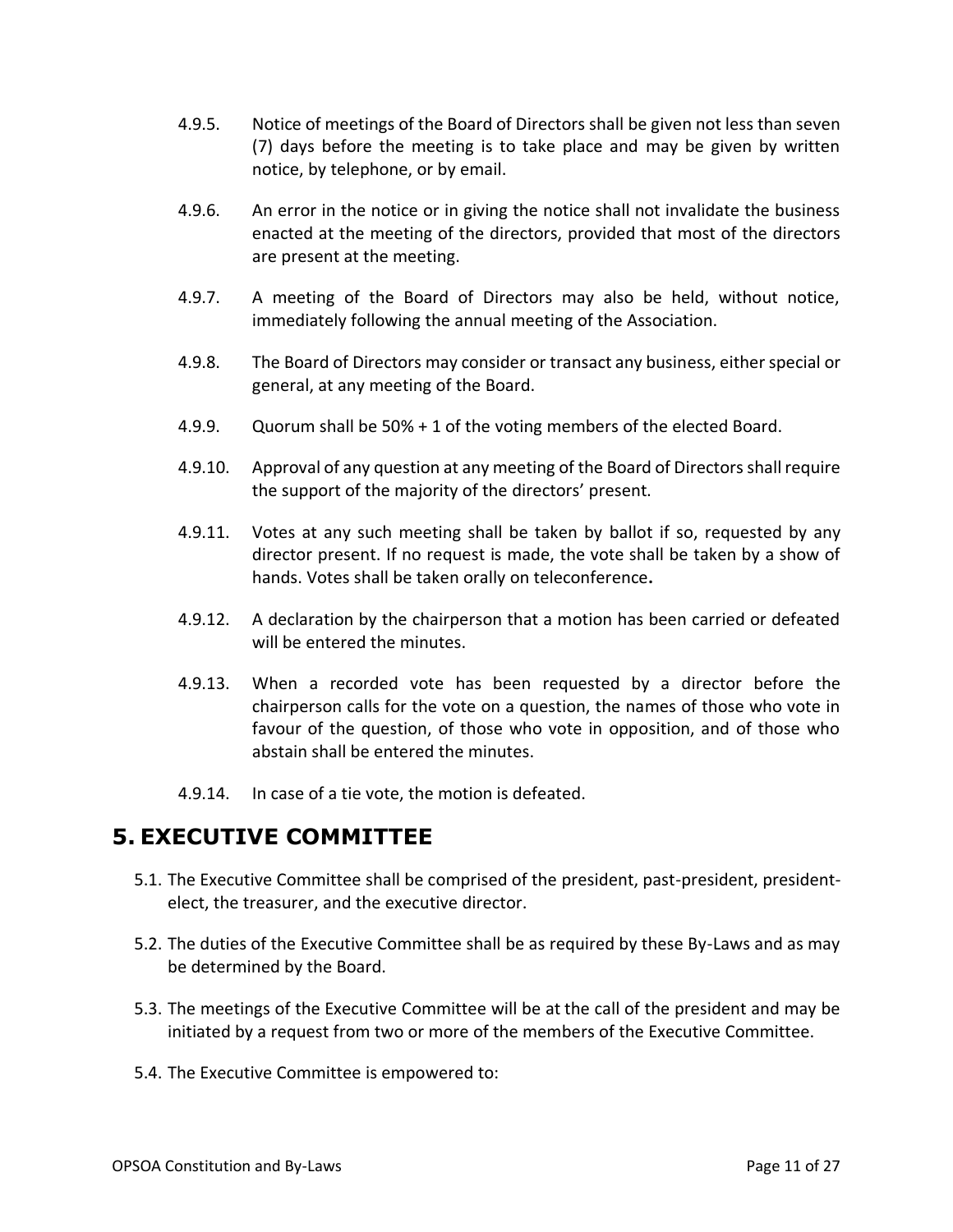- a) conduct, between meetings of the Board, all business authorized by the Board of Directors;
- b) deal with any urgent matter that might arise between Board meetings and which in the opinion of the president warrants attention prior to the next meeting of the Board; and
- c) represent the Association in meetings with other organizations.
- 5.5. The president of the Board of Directors may second any member of the Association as an advisor to the Executive Committee. Such an individual may, if requested, participate in meetings of the Executive Committee with external organizations.

## <span id="page-12-0"></span>**6. EXECUTIVE DIRECTOR**

- 6.1. The Board of Directors may appoint an Executive Director and fix the terms for the contractual services.
- 6.2. If the Board of Directors does not appoint an Executive Director, the Board shall appoint a person or persons as may be necessary to fulfill the functions that might otherwise be carried out by an Executive Director.
- 6.3. The Executive Director shall be a non-voting member of the Board of Directors and the Executive Committee.
- 6.4. The duties of the Executive Director shall be as follows:
	- a) work closely with the Board of Directors and Executive Committee in the management of the affairs of the organization;
	- b) ensure expenses are in accordance with the budget;
	- c) attend meetings of the general membership and of the Board and the Executive Committee;
	- d) be responsible for the records and minutes of all proceedings of the Association;
	- e) issue notices of meetings as required;
	- f) be custodian of all books, papers, records, correspondence, contracts, documents, books of account, and accounting records of the Association;
	- g) distribute to members copies of minutes of the general meetings of the membership and meetings of the Board;
	- h) manage regular office operations;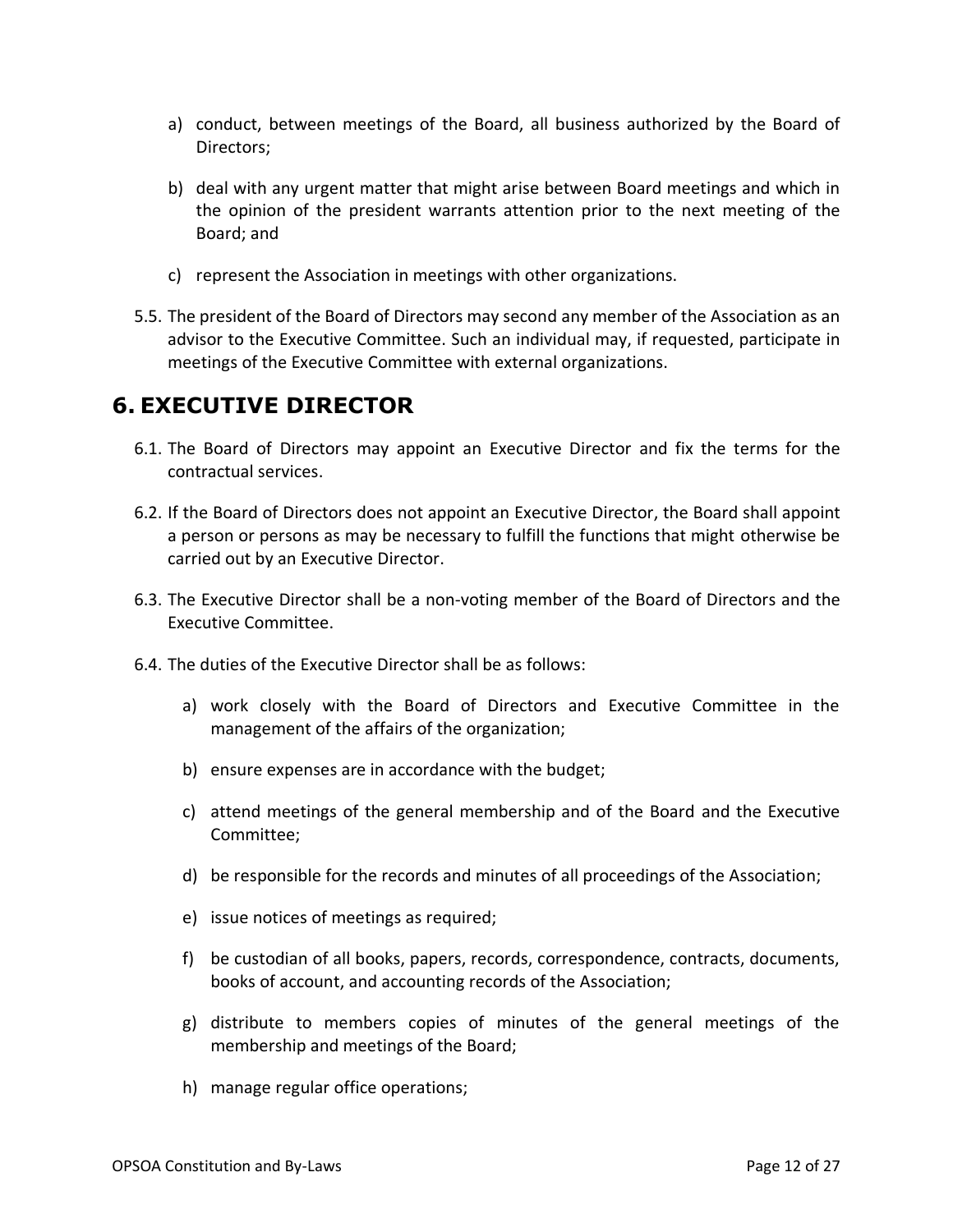- i) supervise staff;
- j) manage communications with all members;
- k) liaise with organizations and associations in Ontario and elsewhere;
- l) organize meetings and conferences;
- m) structure and organize staff development sessions;
- n) respond to members' issues;
- o) maintain a high profile for the organization in various provincial forums including the Ministry of Education;
- p) develop positions for the organization in selected areas and communicate these positions broadly; and
- q) implement strategies as defined in the OPSOA Strategic Plan.

## <span id="page-13-0"></span>**7. OFFICERS OF THE ASSOCIATION**

<span id="page-13-1"></span>7.1. Officers and Duties

The officers of the Association are the president, the past-president, the presidentelect, the treasurer, and the executive director who shall act as secretary and be a nonvoting member.

<span id="page-13-2"></span>7.2. President: Election and Duties

The president shall be approved, together with the full slate of executive officers, at the annual general meeting in the spring and shall take office on September 1. The term of the president shall be from September 1 through August 31 of the following year.

The president shall:

- a) preside at all meetings of the members of the Association and of the Board of Directors and of the Executive Committee;
- b) be charged with the general management and supervision of the business of the Association;
- c) have the responsibility of reporting to meetings of the Board of Directors the activity of the Executive Committee;
- d) present*,* with the treasurer, an annual budget for approval to the Board of Directors two (2) months prior to the annual meeting; and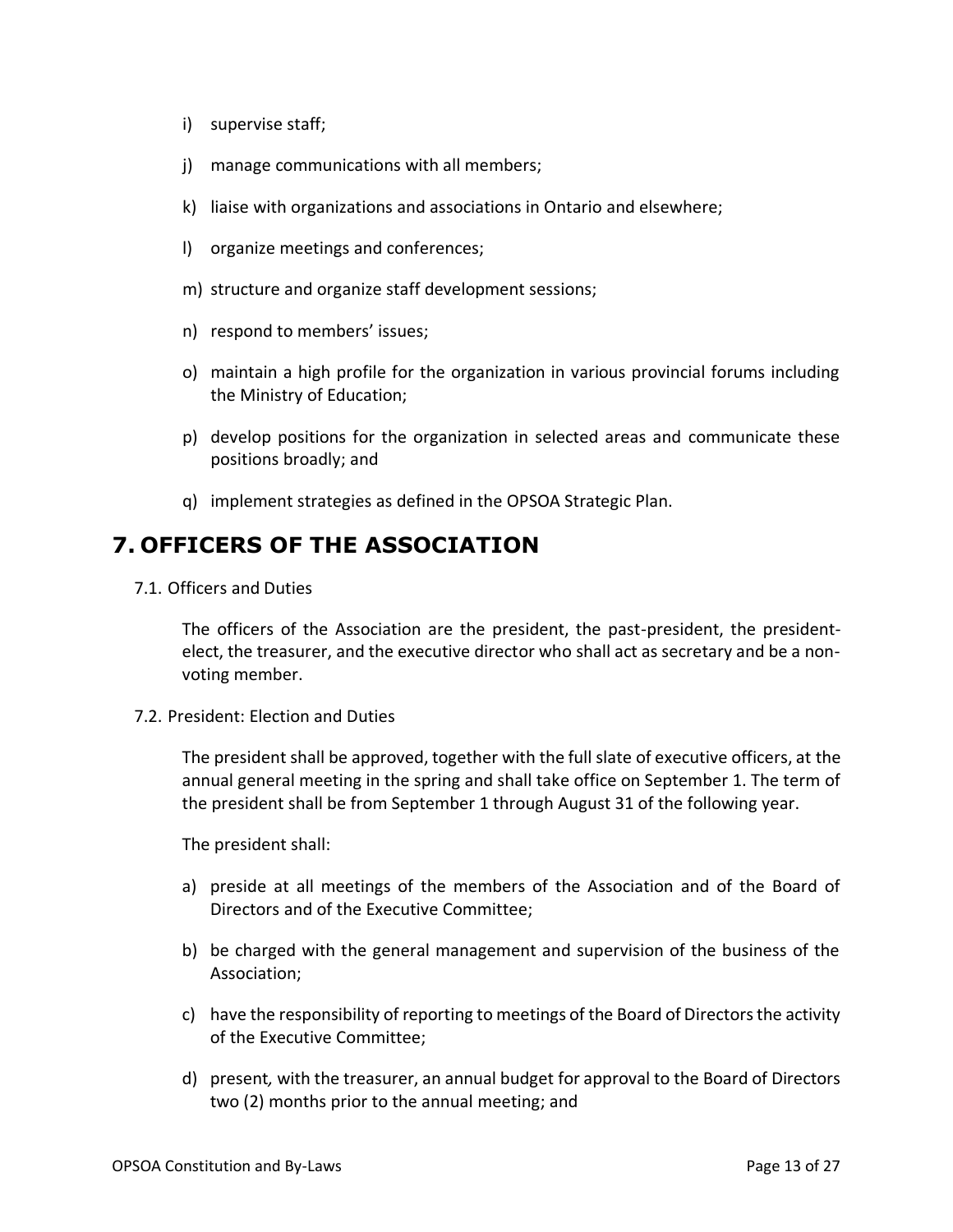- e) be the representative voice for the Association.
- <span id="page-14-0"></span>7.3. President-Elect: Duties

The president-elect shall:

- a) in the absence of the president, exercise the duties and powers of the president;
- b) be responsible for the membership activities of the Association;
- c) be the chair of the annual conference planning committee.

#### <span id="page-14-1"></span>7.4. Treasurer: Duties

The treasurer shall be responsible for:

- a) oversee the accounting of all receipts and disbursements of the Association;
- b) oversee the depositing of all monies and other securities of the Association for safekeeping in the name of the Association in such bank or financial institutions as designated by resolution of the Board;
- c) oversee the disbursement of funds of the Association in accordance with the direction of the Board;
- d) provide, as required by the Board or by the auditors, an account of all transactions and of the financial position of the Association;
- e) present a written treasurer's report quarterly; and
- f) present, with the president an annual budget to the Board of Directors two (2) months prior to the annual meeting.
- <span id="page-14-2"></span>7.5. Past-President: Duties

The past-president shall represent the Canadian Association of School Administrators (CASSA) on the OPSOA Board of Directors.

## <span id="page-14-3"></span>**8. STANDING COMMITTEES**

The following are standing committees of the Association. The terms of reference and the membership shall be determined by the Board of Directors. The president of the Association and the executive director shall be ex-officio (non-voting) members of all Association committees.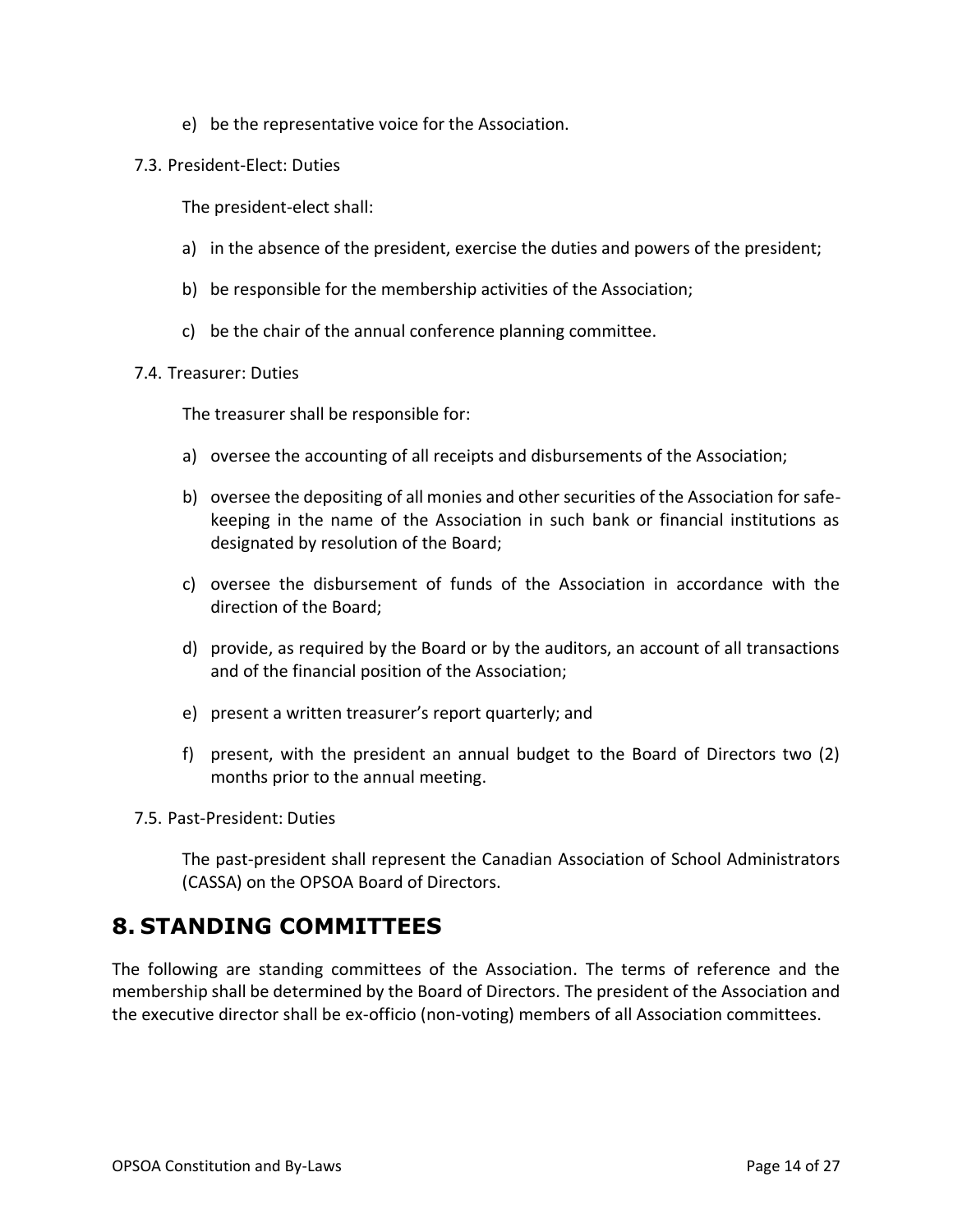- <span id="page-15-0"></span>8.1. Nominating Committee for the Executive Officers
	- 8.1.1. The past-president or designate shall be the chairperson of the nominating committee.
	- 8.1.2. The nominating committee is to be comprised of the past-president and one (1) representative from each region.
	- 8.1.3. The region representative for the nominating committee is to be named by the region representative on the Board of Directors
	- 8.1.4. The region representative should have a minimum of three (3) years' experience as a supervisory officer.
	- 8.1.5. The nominating committee reports to the Board of Directors two (2) months prior to the annual meeting, and the directors vote on the acceptance of the nominating committee report at the next Board meeting.
	- 8.1.6. The Board of Directors notifies the membership of the recommended nominee at least one (1) month in advance of the annual meeting.
	- 8.1.7. Nominations for positions on the Executive Committee, for which there are no nominees, will be accepted up to one (1) hour before the slate of officers is ratified at the annual meeting.
	- 8.1.8. The president-elect's office shall not be held consecutively by a representative from the region of the sitting president-elect.
	- 8.1.9. Nominees must complete the information package provided by the nominating committee chair (see Appendix One and Two).
	- 8.1.10. The committee chair will advise all nominees of the Board of Directors' final decision.
- <span id="page-15-1"></span>8.2. Conference Planning Committee
	- 8.2.1. The Conference Planning Committee is responsible for the planning for the OPSOA Annual General Meeting. This includes logistics, determination of theme, agenda, presenters, recruitment of sponsors, and additional details.
	- 8.2.2. The Conference Planning Committee will be comprised of an appointed member representing each of the six (6) regions; members may serve on the committee for a term of two (2) years with the option of an additional year.
	- 8.2.3. The president-elect shall sit as the chair of the Conference Planning Committee.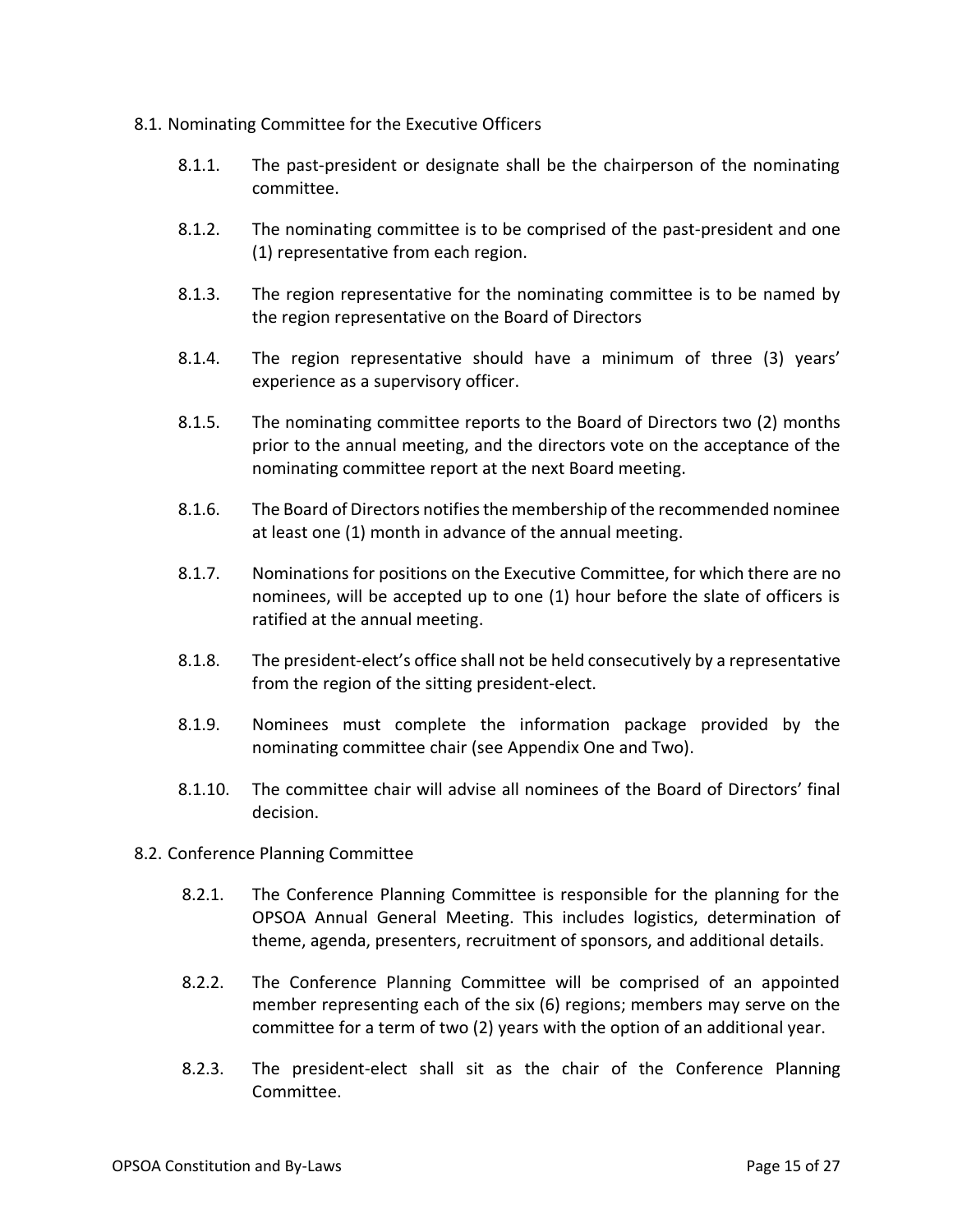- 8.2.4. The executive director shall sit as a member of the Conference Planning Committee.
- 8.2.5. An OPSOA Alumni member will be invited to sit as a member of the Conference Planning Committee.
- 8.2.6. The Board of Directors may, by resolution, recruit members beyond the Conference Planning Committee to support conference planning.
- 8.2.7. The Chair of the Planning Committee, in communication with the executive director, will provide an oral report for presentation at monthly Board meetings.
- 8.2.8. The Conference Planning Committee will submit an agenda to the Board of Directors for approval by resolution two (2) months prior to the annual conference.
- <span id="page-16-0"></span>8.3. Equity and Inclusion Committee
	- 8.3.1. The mandate of the Equity and Inclusion Committee is to build the knowledge and understanding of OPSOA members specific to equity, diversity and inclusion that translates into practices that address the needs, challenges, and opportunity for inclusion for the diverse community in educational leadership in Ontario.
	- 8.3.2. The Board of Directors shall appoint, by resolution, one (1) member from each of the six (6) regions as members of the Equity and Inclusion Committee.
	- 8.3.3. The Board of Directors shall appoint, by resolution, one (1) member of the Board of Directors to support the work of, and act as a liaison, for the Equity and Inclusion Committee.
	- 8.3.4. The Board of Directors may, by resolution, appoint members beyond the Equity and Inclusion Committee identified in 8.3.2 to support the work of the Equity and Inclusion Committee.
	- 8.3.5. The Executive Director shall sit as an ex-officio member of the Equity and Inclusion Committee.
	- 8.3.6. The Executive Director shall invite a member of the OPSOA Alumni Association to sit as a member of the Equity and Inclusion Committee.
	- 8.3.7. The Board of Directors shall, by resolution, appoint a member to chair the Equity and Inclusion Committee.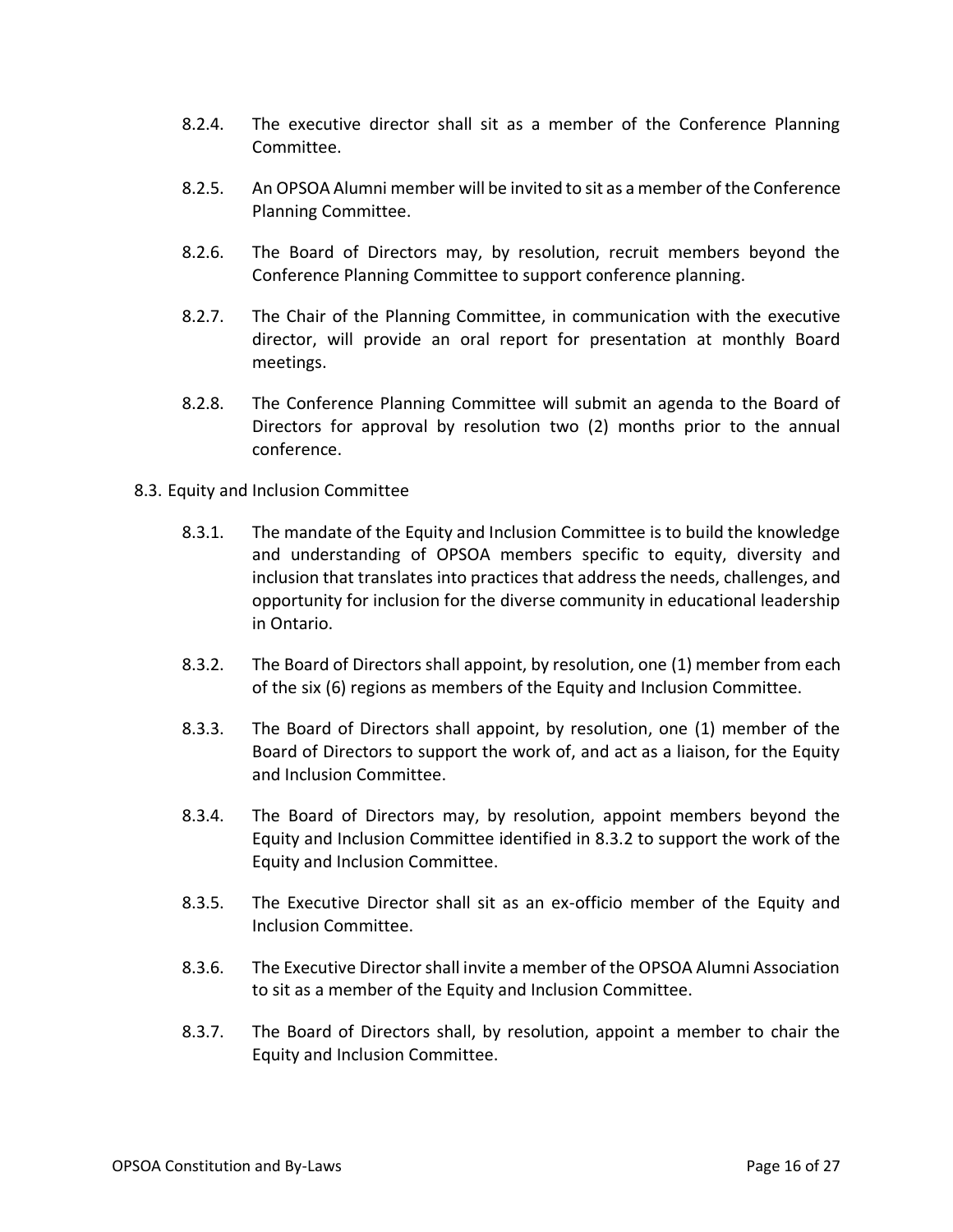- 8.3.8. The Board liaison, in communication with the Chair, shall provide a regular written or oral report for presentation at monthly Board meetings; a written summary report, jointly prepared by the Chair and the Board liaison, shall be provided at the Annual General Meeting.
- 8.3.9. Members shall serve on the Equity and Inclusion Committee for a term of two (2) years with the option of an additional year.
- <span id="page-17-0"></span>8.4. Finance Committee
	- 8.4.1. The Finance Committee is responsible for coordinating the financial affairs of OPSOA.
	- 8.4.2. The Board of Directors shall appoint, by resolution, members of the Finance Committee.
	- 8.4.3. The president and treasurer shall sit as members of the Finance Committee.
	- 8.4.4. The treasurer shall chair the Finance Committee.
	- 8.4.5. The executive director shall sit as an ex-officio member of the Finance Committee.
	- 8.4.6. The treasurer, in cooperation with the executive director, shall provide reports at monthly Board meetings.
	- 8.4.7. The treasurer, in communication with the president of OPSOA, shall provide a written report for presentation at the AGM.
- <span id="page-17-1"></span>8.5. Professional Learning Committee
	- 8.5.1. The Professional Learning Committee is established annually to research and promote professional learning relevant to OPSOA members.
	- 8.5.2. The Board of Directors may, by resolution, appoint members of the Board of Directors to the Professional Learning Committee.
	- 8.5.3. The Professional Learning Committee may include additional members, other than regional directors, as approved by the Board of Directors.
	- 8.5.4. The Board of Directors will appoint a member to chair the Professional Learning Committee.
	- 8.5.5. Members shall serve on the Professional Learning Committee for a term of two (2) years, with the option of an additional year.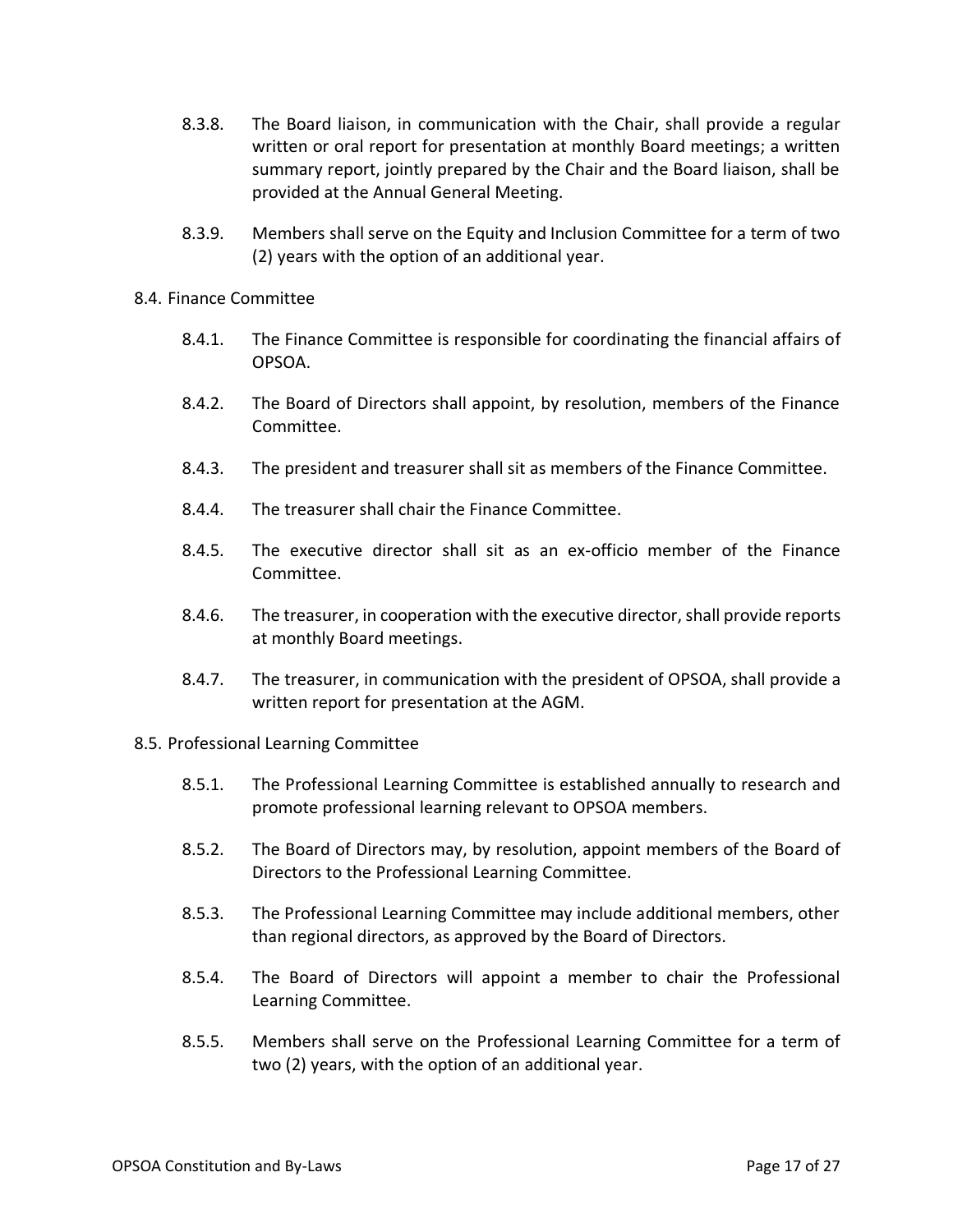#### <span id="page-18-0"></span>8.6. Mentoring Committee

- 8.6.1. The Mentoring Committee is established annually to provide support to newly appointed Superintendents of Education.
- 8.6.2. The Board of Directors shall appoint, by resolution, one (1) member from each of the six (6) regions as members of the Mentoring Committee.
- 8.6.3. The Board of Directors shall appoint, by resolution, two newly appointed Superintendents of Education as members of the Mentoring Committee.
- 8.6.4. The Mentoring Committee may include additional members, other than regional directors, as approved by the Board of Directors.
- 8.6.5. The Board of Directors will appoint a regional director to chair the Mentoring Committee.
- 8.6.6. Regional members shall serve on the Mentoring Committee for a term of two (2) years, with the option of an additional year.
- <span id="page-18-1"></span>8.7. Supervisory Officer's Qualification Program (SOQP) Advisory Committee
	- 8.7.1. The SOQP Advisory Committee is responsible for providing advice and recommendations regarding the offering of the OPSOA Supervisory Officer's Qualification Program (SOQP).
	- 8.7.2. The Board of Directors, by resolution, shall appoint the members of the SOQP Advisory Committee. Members will include the OPSOA Executive members, a newly appointed Superintendent, a member of the OPSOA Mentoring Committee, the Chair of PCODE and the OPSOA SOQP Facilitator.
	- 8.7.3. The SOQP Advisory Committee may include additional members as approved by the Board of Directors.
	- 8.7.4. The OPSOA SOQP Facilitator shall serve as chair of the SOQP Advisory Committee.
	- 8.7.5. Members of the SOQP Advisory Committee shall have a one (1) to three (3) year term corresponding to the length serving in one's respective role within the association or committee.
	- 8.7.6. The newly appointed Superintendent serving on the SOQP Advisory Committee shall be a one (1) year term.

## <span id="page-18-2"></span>**9. AD HOC COMMITTEES AND REPRESENTATIVES**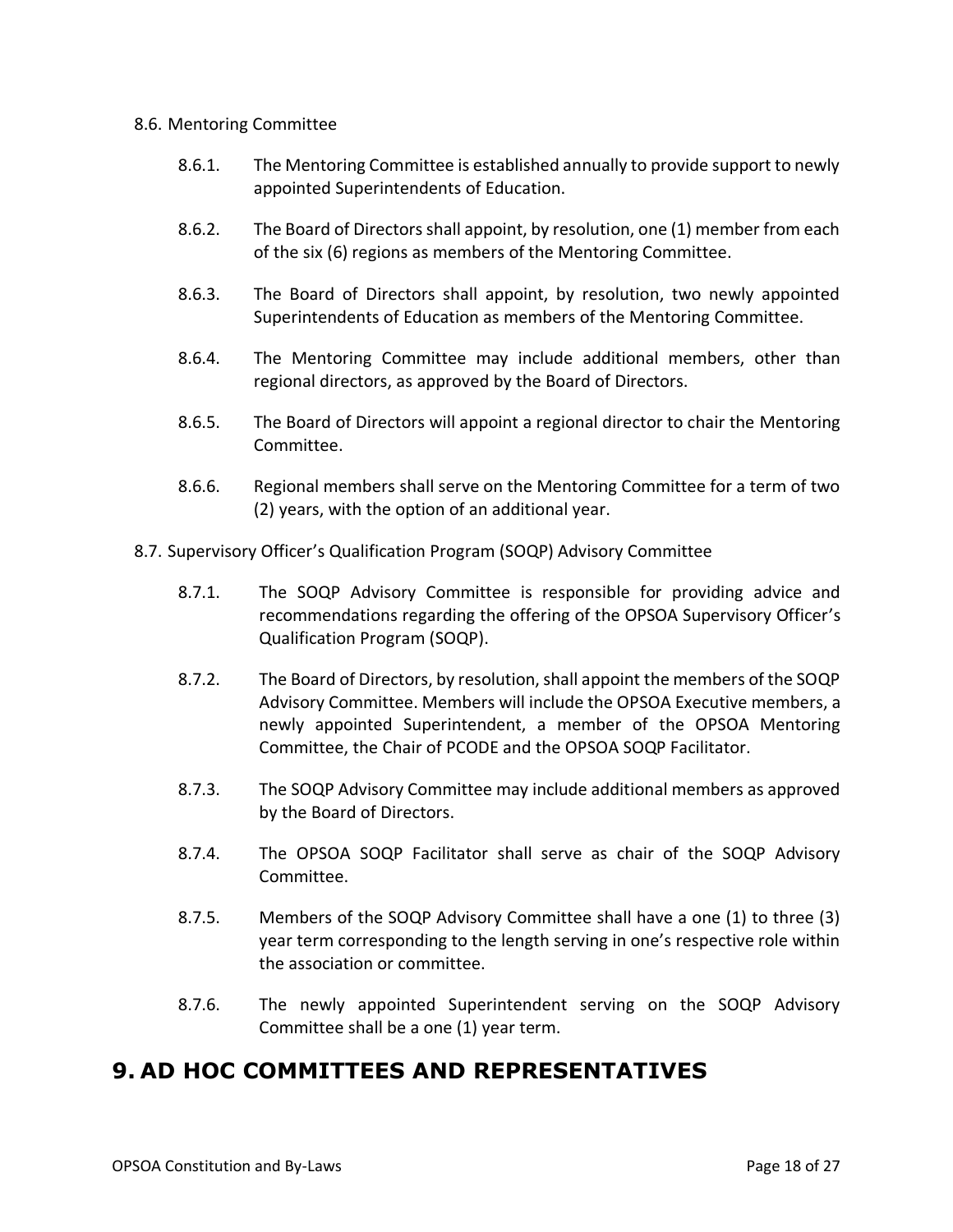#### <span id="page-19-0"></span>9.1. Ad Hoc Committees

- 9.1.1. The Board of Directors may, by resolution, appoint special or ad hoc committees to deal with specific matters.
- 9.1.2. The motion establishing such a committee shall clearly specify its purpose, terms of reference, specified timeline, and the chairperson.
- 9.1.3. The members of a special or ad hoc committee established by the Board of Directors shall be appointed by the president in consultation with the chairperson of the committee with due consideration to geographic distribution, expertise, experience, and the interests of the Association members.
- 9.1.4. Ad hoc or special committees shall be dissolved either by Board resolution or upon completion of their assigned task.

## <span id="page-19-1"></span>**10. APPOINTMENTS TO REPRESENT THE ASSOCIATION**

- 10.1. Requests from provincial organizations or external bodies for OPSOA representatives shall be brought to the OPSOA Board of Directors. When timelines are restricted, these requests will be presented to the Executive Committee.
- 10.2. The criteria, meeting times, and dates, as well as the OPSOA perspective will be shared with all members for review.
- 10.3. Applications will be considered, and the final selection will be at the discretion of the Executive Committee.
- 10.4. The president, in making such appointments, shall give due consideration to the requirements of the position, the expertise and experience of the members of the Association, and to regional distribution of members.
- 10.5. The president shall advise the Board of Directors of any such appointments at the next meeting of the Board.

## <span id="page-19-2"></span>**11. PUBLIC COUNCIL OF ONTARIO DIRECTORS OF EDUCATION (PCODE)**

#### <span id="page-19-3"></span>11.1. Role

The directors of education of the thirty-one (31) public district school boards in Ontario provide education leadership for two-thirds (2/3) of the students in the schools of the province. As leaders, they are a critical part of the governance structure of the system.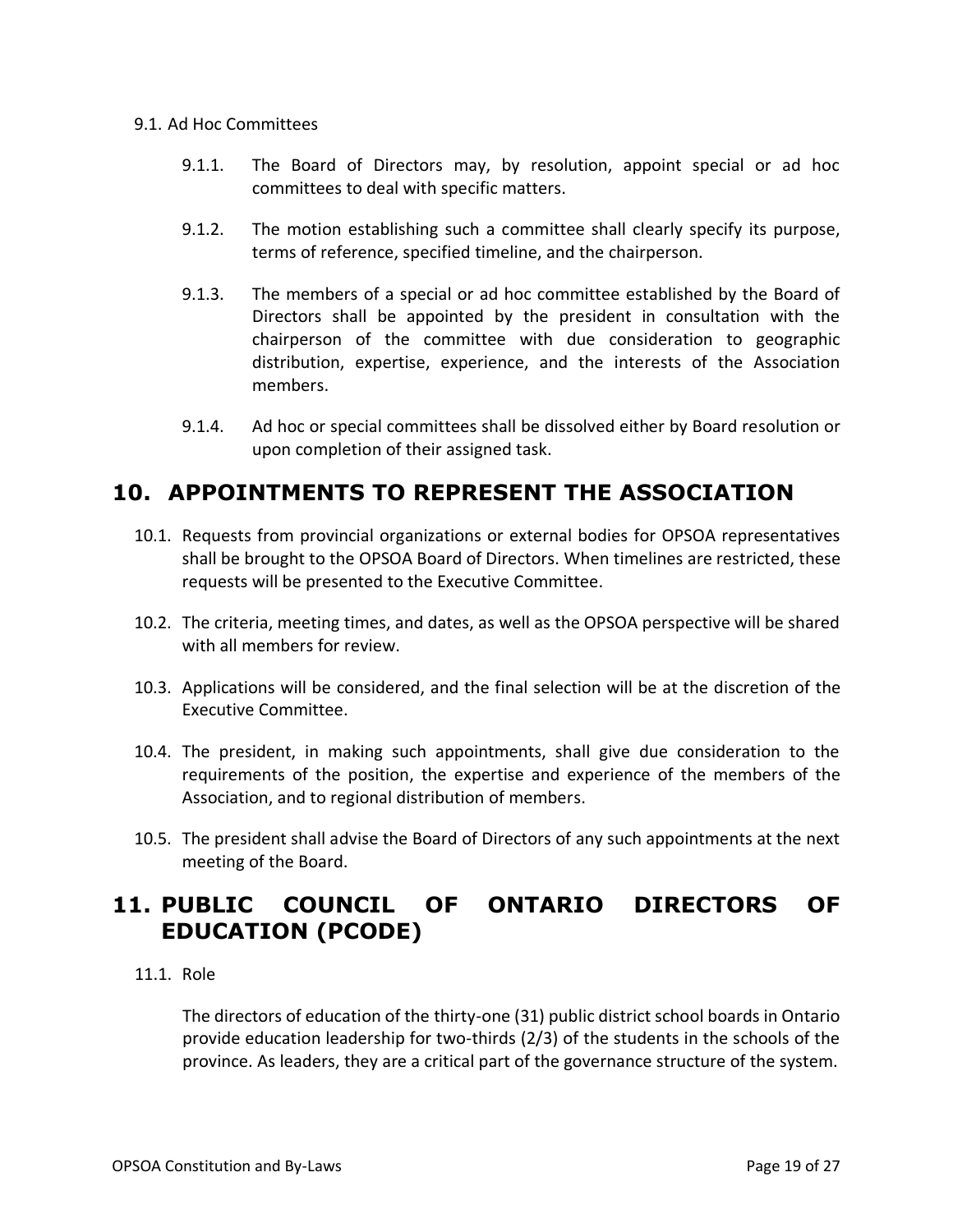#### <span id="page-20-0"></span>11.2. Guiding Principles

- 11.2.1. Each director shall commit and make available up to twenty (20) days per year to advance the objectives of PCODE.
- 11.2.2. PCODE shall support OPSOA in the development of a strategic plan to increase the involvement and impact of public Supervisory Officers and directors of education.
- 11.2.3. PCODE shall establish a resource bank of experienced individuals to work to address issues as determined by PCODE membership.
- 11.2.4. PCODE shall meet regularly to take action on issues and manage the strategic plan.
- 11.2.5. Each Director shall provide funding to support initiatives of PCODE.
- <span id="page-20-1"></span>11.3. PCODE Executive Committee
	- 11.3.1. A member from each of the six (6) Ministry regions in Ontario will be elected by the directors of education in their region to be part of the Executive Committee of PCODE. The director of education for the Toronto DSB will serve as an additional representative. At least two (2) regional meetings shall be called by the executive members, one to elect representation.
	- 11.3.2. A chair and vice-chair shall be duly elected from the six (6) regional representatives by the membership at the annual meeting to be held in June of each year. The region from which the Chair is selected shall elect an additional representative to serve on the executive as a voting member.
	- 11.3.3. The term of office for each of the chair and vice-chair shall be two (2) years. The immediate past chair, while a member of PCODE, shall continue to serve on the executive.
	- 11.3.4. The chair or vice-chair of PCODE shall represent the Executive Committee of PCODE.
	- 11.3.5. The chair of PCODE will act as the chair of regular meetings and meetings of the Executive Committee of PCODE.
	- 11.3.6. Six (6) members of the Executive Committee of PCODE and the PCODE executive director will be the designated representatives to the Executive Committee of the Council of Ontario Directors of Education (CODE).
	- 11.3.7. The PCODE Executive Director shall act as the resource to the PCODE Executive Committee.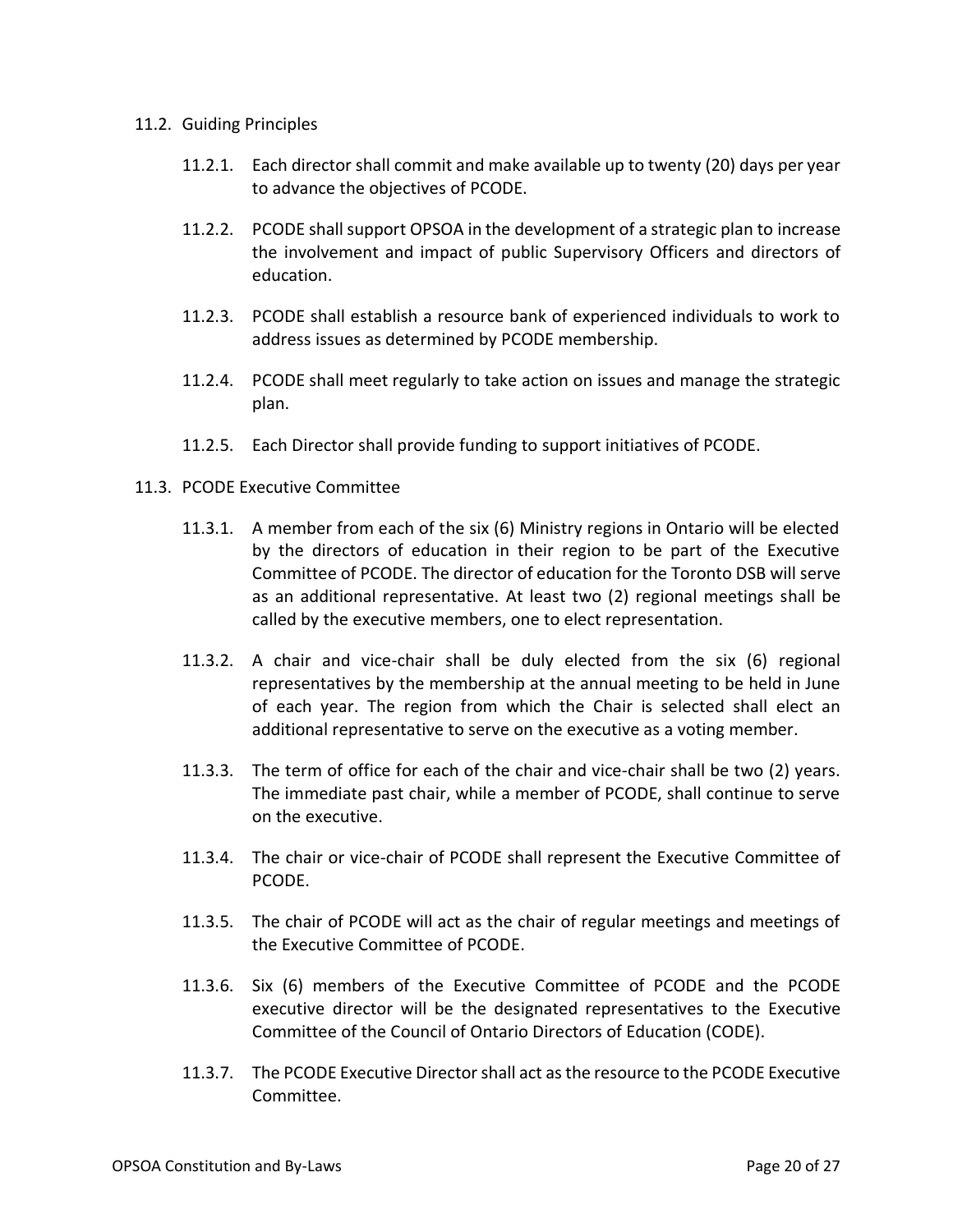- 11.3.8. The PCODE Executive Committee shall hire the PCODE executive director to work exclusively with PCODE and shall work with the OPSOA executive director. The term will be two (2) years with a possible one (1) year extension. (See Schedule C).
- <span id="page-21-0"></span>11.4. Term of Office of PCODE Executive Committee
	- 11.4.1. The term of office for executive members of PCODE will be two (2) years. Up to a maximum of three (3) consecutive terms of office (6 years) are allowed.
- <span id="page-21-1"></span>11.5. Meetings of PCODE
	- 11.5.1. PCODE shall meet six (6) times per year:
		- a) late August
		- b) early October
		- c) January (at CEO Conference)
		- d) March (Conference)
		- e) April (OPSOA Conference)
		- f) early June (AGM) (election of chair and vice-chair)
	- 11.5.2. The executive of PCODE shall attempt to meet face-to-face or by teleconference on a monthly basis.
	- 11.5.3. Regional PCODE meetings will be held twice per year, one to determine representation on PCODE executive.
- <span id="page-21-2"></span>11.6. Funding of PCODE
	- 11.6.1. In addition to the OPSOA dues, funding is provided by the directors of education for the operation of PCODE and will be collected annually by the executive director of OPSOA.
	- 11.6.2. Additional funding will be reviewed at the June annual meeting.
	- 11.6.3. These funds will provide for:
		- a) registration costs for members at the annual CEO Conference;
		- b) March conference expenses for attending members;
		- c) regular and executive meeting expenses; and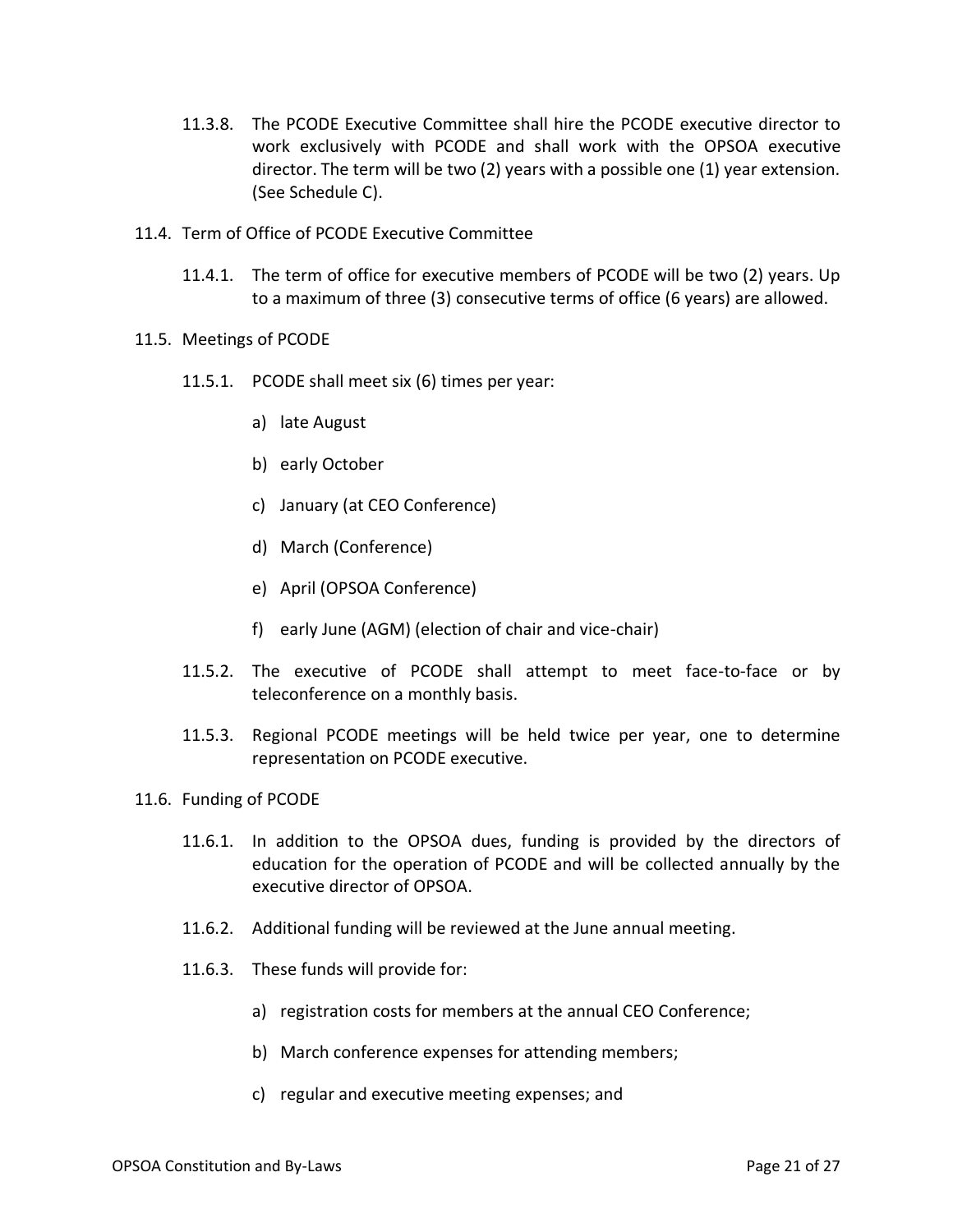d) costs associated with the PCODE executive director.

### <span id="page-22-0"></span>**12. ASSOCIATION MEETINGS**

- <span id="page-22-1"></span>12.1. Annual and General Meetings
	- 12.1.1. The annual meeting of the Association shall be held at a time and place determined by resolution of the Board of Directors. The annual meeting may be held face-to-face or through electronic means.
	- 12.1.2. Notice of the time and place of the annual meeting shall be given to each active and associate member by mail, email, or other approved electronic communication thirty (30) days before the date fixed for the meeting, provided that any meetings of members may be held at any time and place without such notice if all the members of the Association are present thereat, and at such meeting any business may be transacted which the Association at annual or general meetings may transact.
	- 12.1.3. No error or omission in giving notice of any annual or special meeting, or of any adjourned meeting, whether annual or general, to any individual of the Association shall invalidate the meeting or make void any actions taken there; and any member may at any time waive notice of any such meeting and may ratify, approve, and confirm any or all actions taken there.
	- 12.1.4. For the purpose of sending notice to any member, director, or officer for any meeting, such notice shall be sent to the last address recorded on the books of the Association.
	- 12.1.5. The order of business at the annual meeting shall be decided by the Board of Directors but may be changed by a majority vote of the members present.
	- 12.1.6. A quorum for the transaction of business at the annual general meeting of the Association shall consist of not fewer than 51% of members in attendance.
	- 12.1.7. Subject to other provisions of this Constitution, each active member of the Association shall be entitled to vote at all meetings of members.
	- 12.1.8. All motions proposed at Association meetings must be in writing.
	- 12.1.9. At all meetings of members, approval of any question, except for changes to By-Laws, shall require a majority of the active members present. Those resolutions which result in changes to By-Laws require 75% approval of those active members present.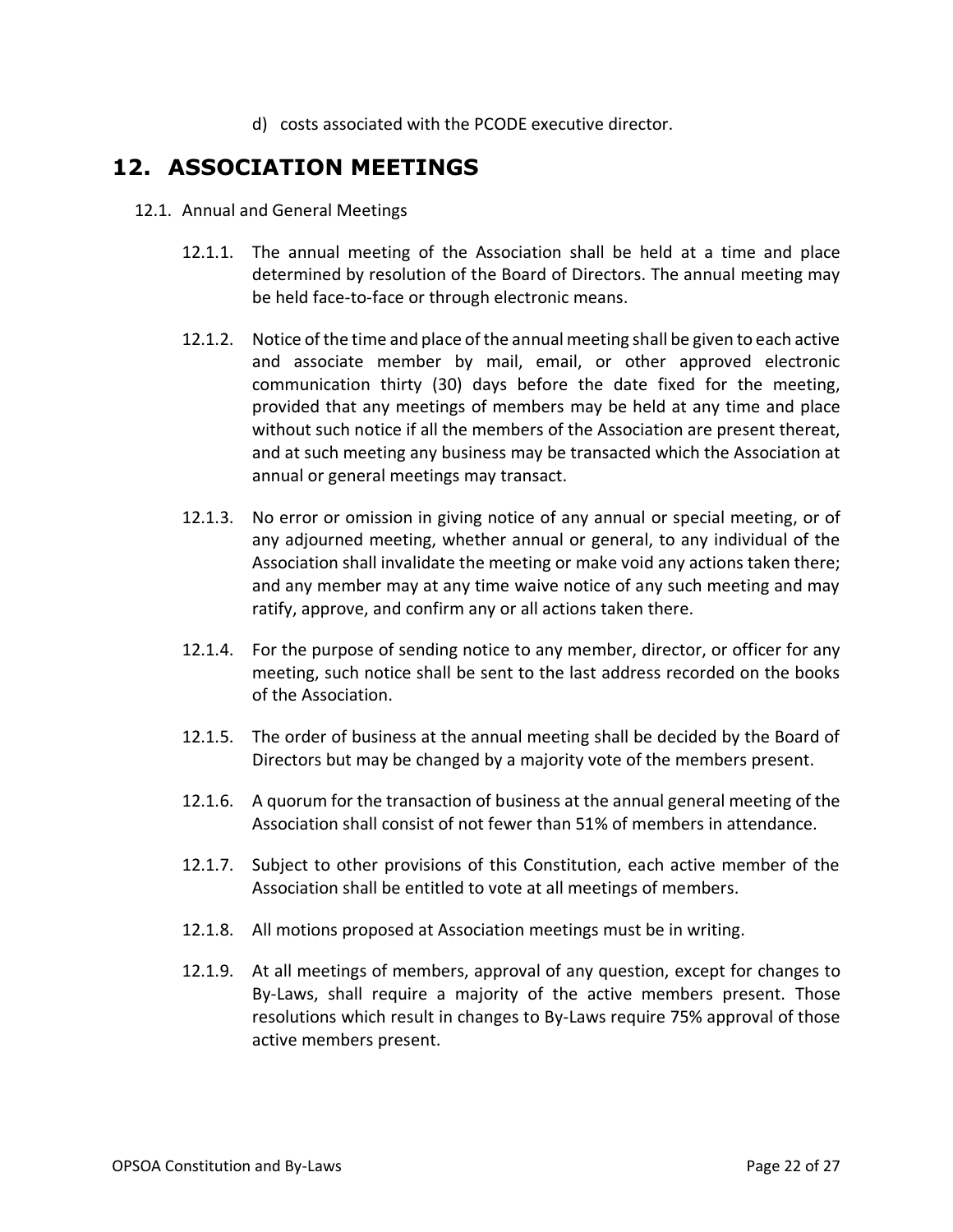- 12.1.10. Every question shall be decided, except as otherwise provided herein, by a show of hands, unless a secret ballot is requested by a member and accepted by a majority of members present.
- 12.1.11. A declaration by the chairperson that a resolution has been carried and an entry to that effect made in the minutes of the Association shall be admissible in evidence as *prima facie* proof of the fact. The number or proportion of the votes in favour of or against such a motion is not required.
- 12.1.12. If a secret ballot is requested and approved in the manner described above, and the request is not subsequently withdrawn, the poll or secret ballot shall be taken as the chairperson shall direct and the result of such poll or secret ballot shall be deemed the decision of the Association.
- 12.1.13. In the case of a tie vote at any general meeting, whether by show of hands or a ballot, the motion is defeated.
- 12.1.14. Any meetings of the Association or of the Board of Directors may be adjourned, and business that might have been transacted at the original meeting may be transacted at the later meeting. No notice shall be required of any such adjournment, and adjournment may be made notwithstanding that no quorum is present.
- 12.1.15. Motions that rise from the floor shall be referred to the Executive Director. The Executive Director shall advise the chair as to the proper timing and placement on the meeting agenda for the motion to be brought forward for consideration.
- 12.1.16. *Robert's Rules of Order Newly Revised* shall be followed for all questions of order not addressed in these By-Laws.

## <span id="page-23-0"></span>**13. INDEMNITY**

- 13.1. OPSOA hereby consents that every director or officer of the organization and his/her heirs, executors, and administrators, and estate and effects, respectively shall, from time to time and at all times, be indemnified and saved harmless out of the funds of the company from and against:
	- a) all costs, charges, and expenses whatsoever which such director or officer sustains or incurs in or about any action, suit, or proceeding which is brought, commenced or prosecuted against him/her, or in respect of any act, deed, matter or thing whatsoever, made, done or permitted by him/her in or about the execution of the duties of his/her office when actively involved or following the term of duty as an officer or alleged so to be;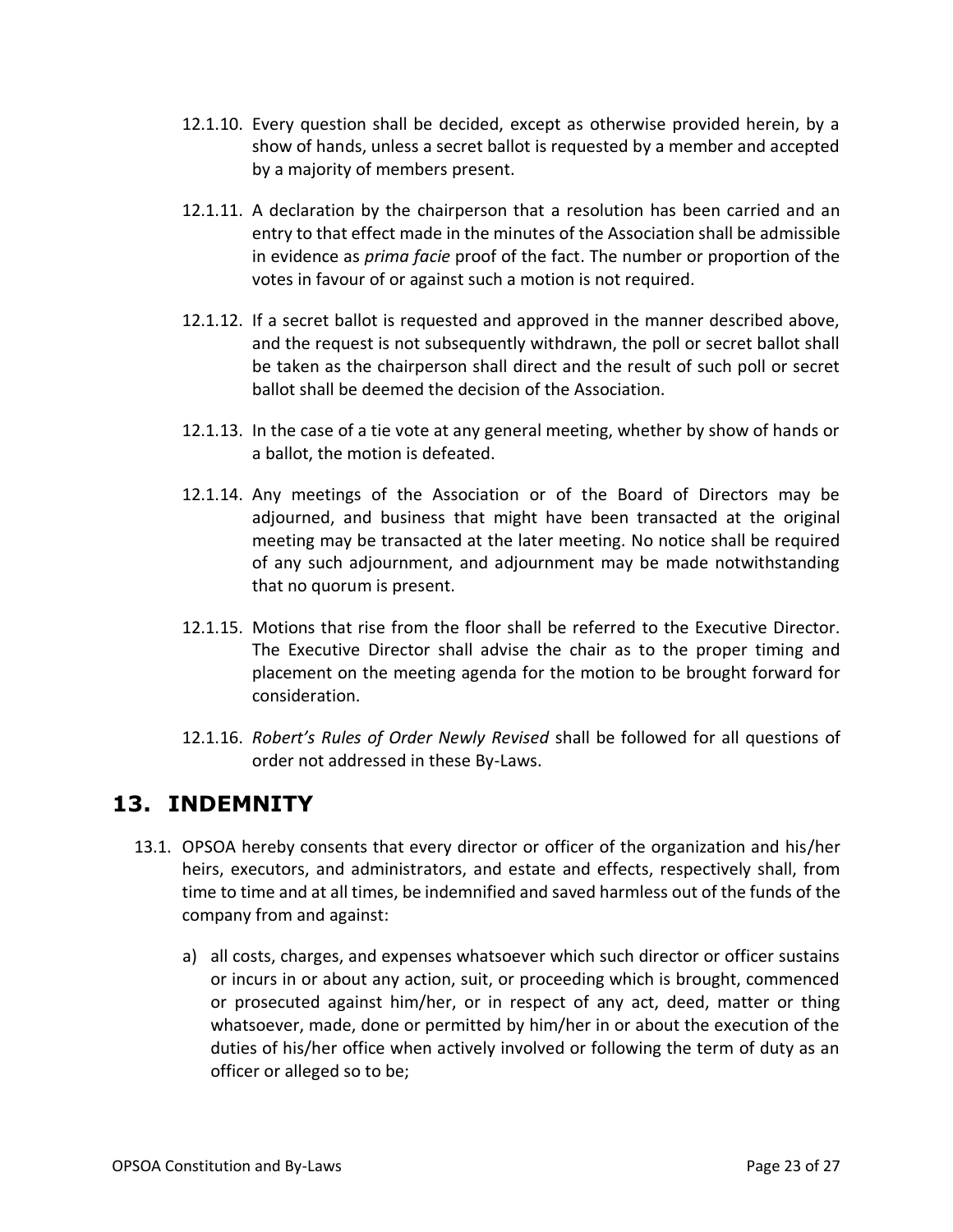b) all other costs, charges, and expenses which he/she sustains or incurs in or about or in relation to the affairs thereof, except such costs, charges or expenses as are occasioned by his/her own willful neglect or default.

## <span id="page-24-0"></span>**14. AUDITOR**

c) The Board of Directors shall ensure that the Association's annual financial statements are audited and for that purpose, shall appoint an auditor with a formal Canadian accounting designation (CA, CMA, CGA) or equivalent.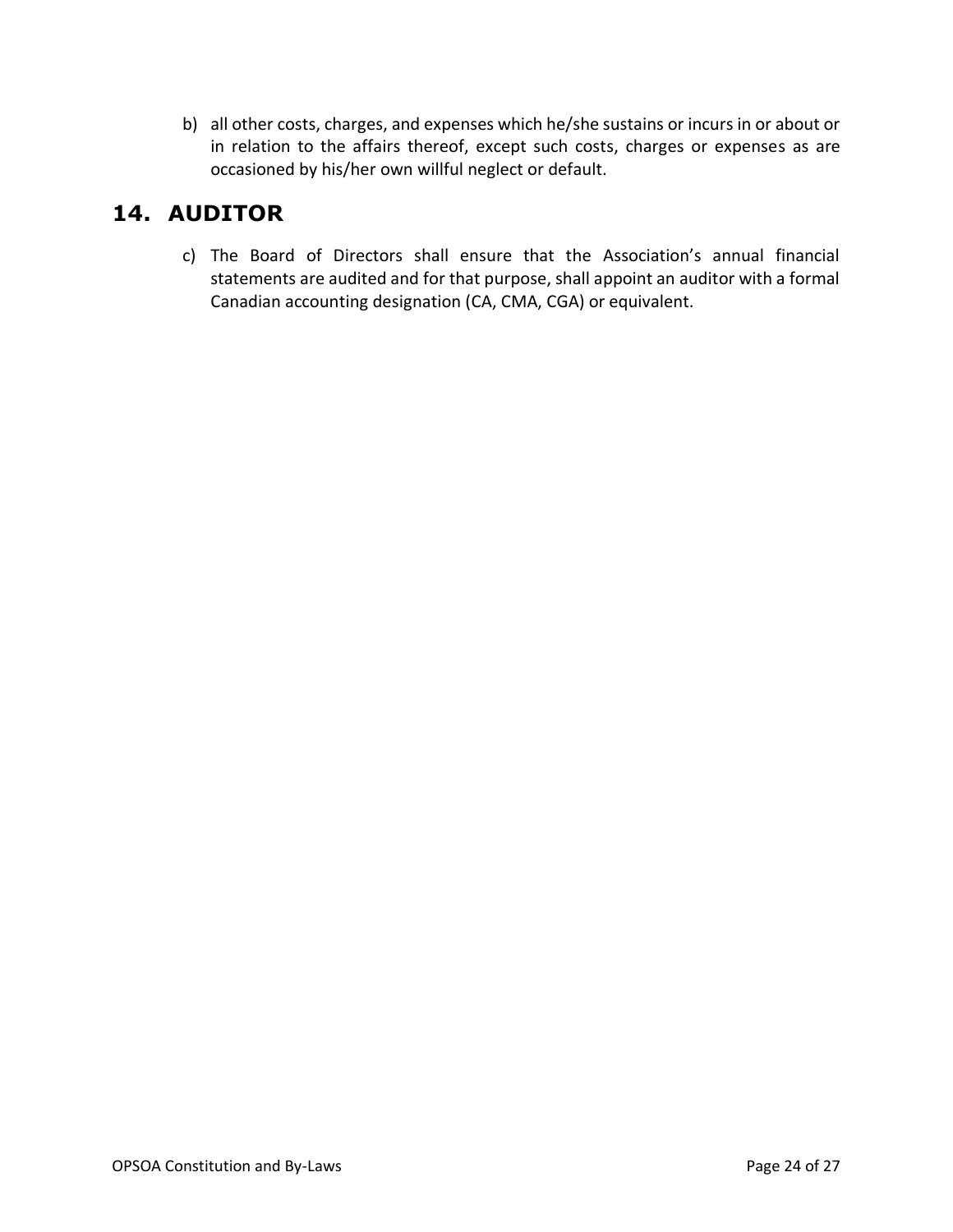## <span id="page-25-0"></span>**15. SCHEDULE A**

#### <span id="page-25-1"></span>**PUBLIC DISTRICT SCHOOL BOARDS BY REGIONS OF OPSOA**

| <b>CENTRAL</b>                | <b>EASTERN</b>                | <b>METRO</b>                          |
|-------------------------------|-------------------------------|---------------------------------------|
| <b>Bluewater DSB</b>          | Hastings & Prince Edward DSB  | <b>Toronto DSB</b>                    |
| Durham DSB                    | Kawartha Pine Ridge DSB       |                                       |
| <b>Halton DSB</b>             | Limestone DSB                 |                                       |
| Peel DSB                      | <b>Ottawa-Carleton DSB</b>    |                                       |
| <b>Simcoe County DSB</b>      | <b>Renfrew County DSB</b>     |                                       |
| <b>Trillium Lakelands DSB</b> | <b>Upper Canada DSB</b>       |                                       |
| York Region DSB               |                               |                                       |
| <b>SOUTHWESTERN</b>           | <b>NORTHERN</b>               | <b>WESTERN</b>                        |
| <b>DSB Niagara</b>            | Algoma DSB                    | <b>Avon Maitland DSB</b>              |
| <b>Grand Erie DSB</b>         | <b>DSB Ontario North East</b> | Greater Essex County DSB              |
| Hamilton-Wentworth DSB        | Keewatin Patricia DSB         | Lambton Kent DSB<br>Thames Valley DSB |
| <b>Upper Grand DSB</b>        | Lakehead DSB                  |                                       |
| <b>Waterloo Region DSB</b>    | Near North DSB                |                                       |
|                               | Rainbow DSB                   |                                       |
|                               | Rainy River DSB               |                                       |
|                               | Superior-Greenstone DSB       |                                       |

*\* THE PROVINCIAL SCHOOLS' REGIONAL AFFILIATION WILL BE DETERMINED BY THE OPSOA PROVINCIAL SCHOOLS' REPRESENTATIVE*